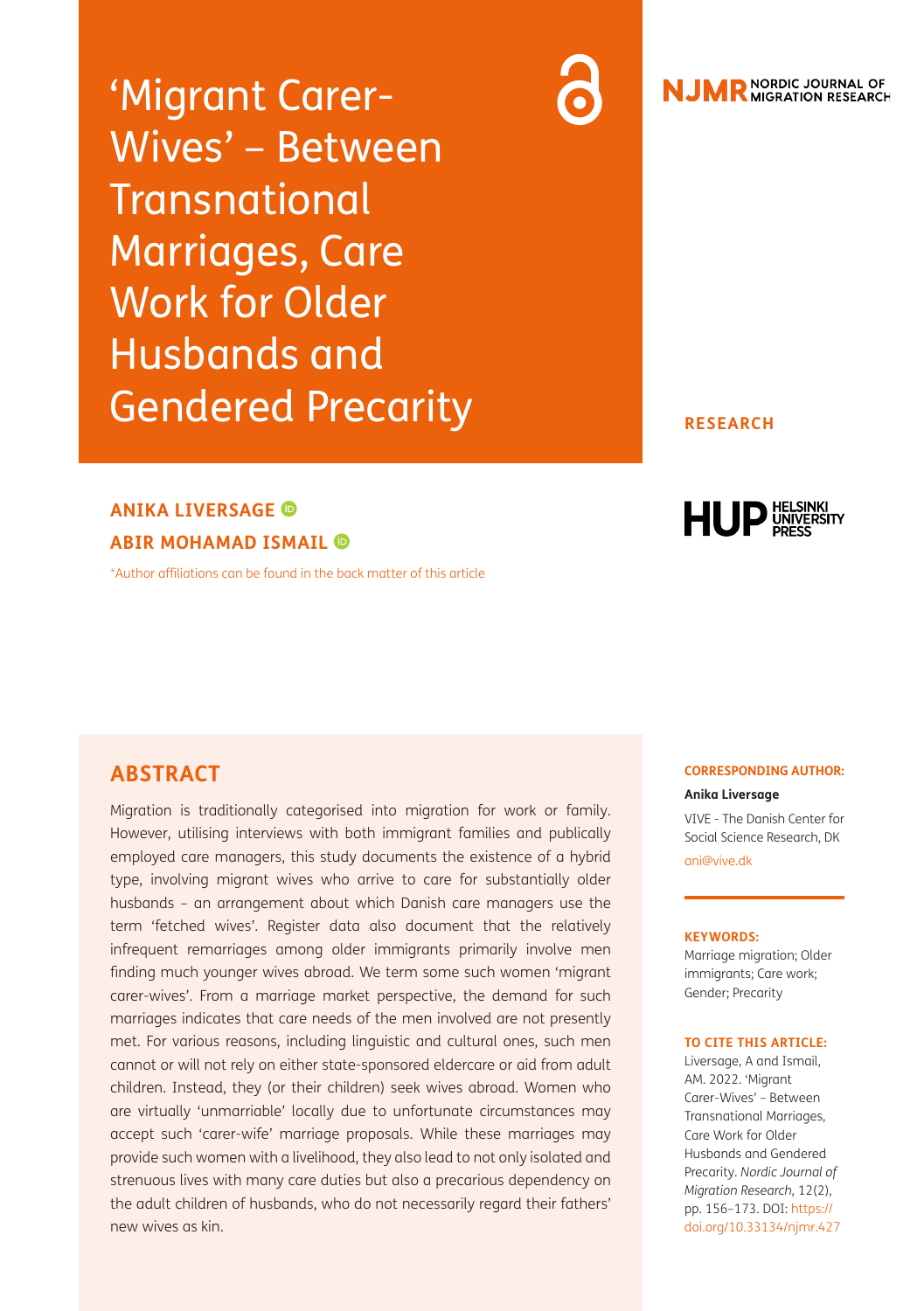#### **INTRODUCTION**

Migration is divided into different categories. One of the most common of these categories is labour migration, with an important subtype being care migration. In such migration, women, in particular, move from less to more affluent countries to take care of children, the sick and the elderly. This type of migration is partially driven by a 'care deficit' in the Global North ([Lutz 2011;](#page-16-0) Williams & Brennan 2012). Doing the menial work involved (the 'three c's' of caring, cooking and cleaning) may both provide a livelihood and enable female workers to remit money to their families, thus becoming part of the migration-development nexus [\(Andersson 2000;](#page-13-1) [Coe 2019](#page-14-0)).

Another central migration category – generally viewed as distinct from labour migration – is marriage migration. The ideologically enforced contrast between these two migration types echoes the division between the public and the private sphere. This contrast is shaped by what Zelizer (2000) has labelled the 'hostile worlds view', according to which motivations of love and money should be kept distinctly separate as not to contaminate each other. However, the strict distinction often drawn between emotional and material motivations for marriage is a false dichotomy. Thus, as marriage market theory teaches us, spouses can be seen as finding each other in a market where they search for a good exchange value of resources such as education, age, looks and wealth [\(Becker 1981](#page-14-1)). It is thus not surprising that research shows an overlap between labour and marriage migration, as when female labour migrants move to do household work and subsequently marry their employers, or when marriage migrants enter the labour market in the host country, often in reproductive occupations ([Lauser 2008;](#page-15-0) [Piper & Lee 2016;](#page-16-1) Yeoh et al. 2014). Studies of transnational match-making and mail-order brides also show the intertwinement between a variety of motives for marriage and migration, including financial ones [\(Brettell 2017](#page-14-2); [Constable 2009;](#page-14-3) Yamaura 2015).

This article is an exploration of a particular intersection between labour migration and marriage migration, which we call *migrant carer-wives.* This type of migration combines elements of labour migration such as explicit agreements on exchanges between care work and remuneration, with a marital contract as well as cohabitation between the marriage migrant and a spouse in need of care.

Our data indicate that this strongly gendered type of migration may consist of more or less 'unmarriable' women (Thai 2008) from the Global South who marry older men in need of care. The phenomenon is thus tied to the fact that in some parts of the world marriage is virtually compulsory for women, as it is almost the only way in which women can secure themselves a livelihood ([Cindoglu et al. 2011\)](#page-14-4).

As our investigation has a focus on transnational social spaces, we investigate occurrences in which such women marry older men living in Denmark with an immigrant background. Although seemingly a rare type of migration, the existence of such migrant carer-wives nevertheless brings out particular dynamics between men and women, between sending and receiving countries, and between public and private spaces. We consider it important to explore this specific kind of migration as it may not only produce particular kinds of precarity, but also give insights into the complex permutations arising from intersections between gender, age, migration and various needs for material and immaterial support.

Liversage and Ismail **157** *Nordic Journal of Migration Research* DOI: [10.33134/njmr.427](https://doi.org/10.33134/njmr.427)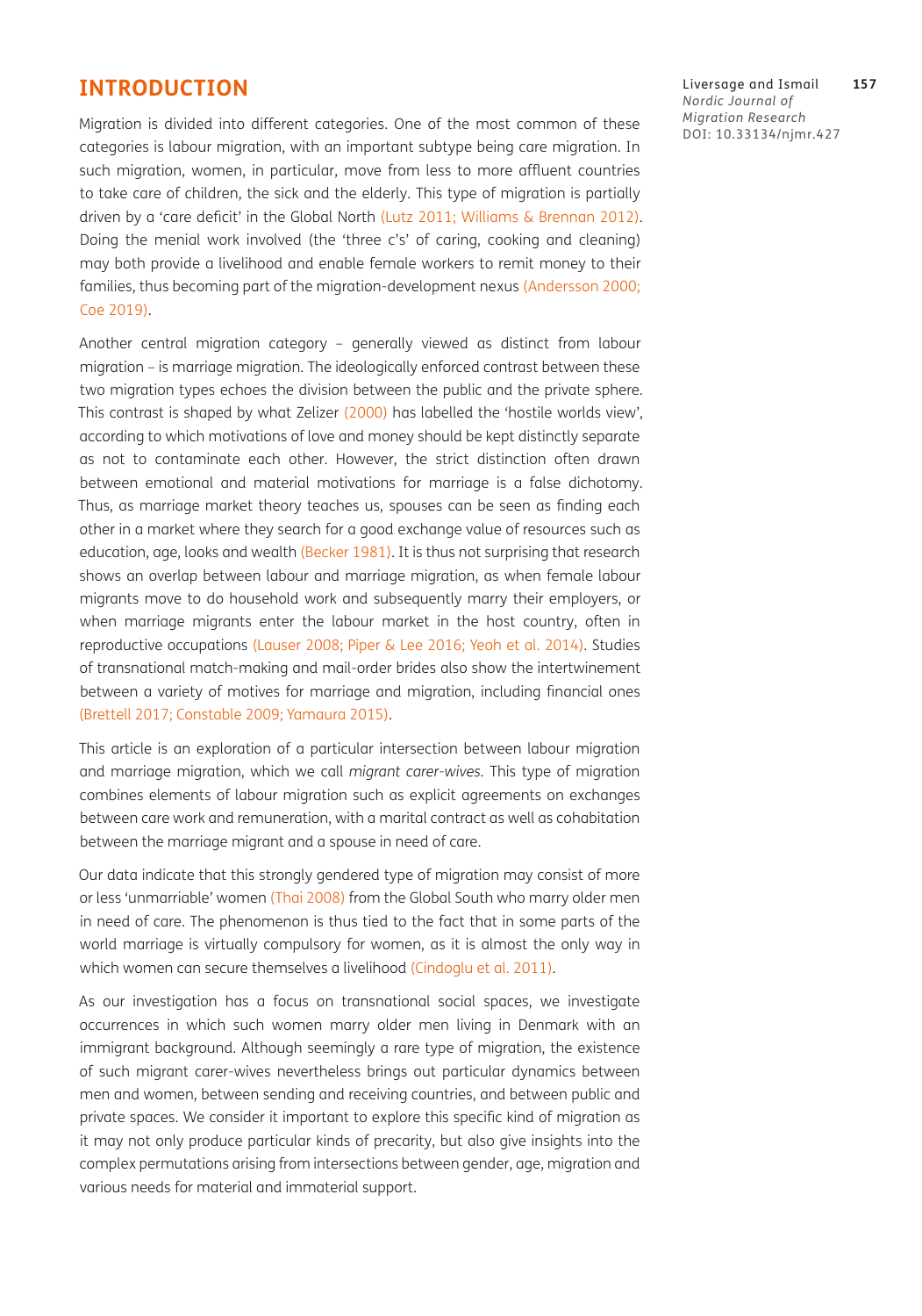In the next sections, we discuss, first, literature on marriage migration, and on care provisions for older immigrants. Second, we briefly present the quantitative context of such transnational marriages involving older spouses. Third, we outline the empirical material on which we base our qualitative analysis. And fourth, we present interview material from a handful of migrant carer-wives to document the hybrid character of such arrangements. We end with a discussion and conclusion.

Liversage and Ismail **158** *Nordic Journal of Migration Research* DOI: [10.33134/njmr.427](https://doi.org/10.33134/njmr.427)

#### **THE CONTEXT I – MARRIAGE MIGRATION**

Marriage market theory proposes that financial principles centrally affect who marries whom. Like success in the labour market, finding a spouse depends on the conditions of the market and the personal characteristics that determine an individual's attractiveness (bargaining power).

One central principle in marriage is homogamy – the idea that people generally marry people who are similar in terms of educational level and ethnic background [\(Blackwell & Lichter 2004;](#page-14-5) [Lichter & Qian 2019](#page-15-1); [Milewski & Hamel 2010;](#page-16-2) [Rytter 2012\)](#page-16-3). However, there may also be patterned exchanges in marriage, as seen in marriages between well-off older men and substantially younger women ([England & McClintock](#page-14-6)  [2009](#page-14-6)). Such patterned exchanges also occur in transnational marriages, which give access to a larger and more diverse marriage market. Marriage patterns may vary in terms of both gender and migration context. Hence, in this section, we focus on studies where, first, the marriage migrants are women, and, second, the direction of migration is from less to more affluent countries. In such marriages, wives may be both better educated and substantially younger than their husbands ([Balistreri,](#page-13-2) [Joyner & Kao 2017](#page-13-2); [Elwert 2016;](#page-14-7) [Levchenko & Solheim 2013](#page-15-2)). This type of exchange in cross-border marriages, exemplifying what has been called 'global hypergamy' [\(Constable 2005](#page-14-8)), can be observed not only for majority men but also for men with minority backgrounds ([Kalpagam 2008;](#page-15-3) [Qureshi 2016;](#page-16-4) Thai 2005). One relevant observation regarding the underlying dynamic is that men who are considered poor in their affluent country of residence may be attractive partners because they are considered well off in less-affluent countries – a phenomenon labelled the 'status paradox' of migration [\(Nieswand 2011\)](#page-16-5).

With regard to the exchanges involved in marriage, women from the Global South may seek husbands abroad for far more than simply financial reasons. Some women hope that foreign husbands will espouse more egalitarian views than men in their home country – although such hopes are often dashed ([Constable 2009](#page-14-3); [Faier 2007;](#page-15-4) Tsai 2011). Others seek husbands abroad due to being virtually 'unmarriable' in local marriage markets due to advanced age or being divorced, for instance (Thai 2005; Yeoh et al. 2014). With limited options in their local labour markets, marrying abroad may be one way in which such women can try to improve their lives (Piper  $\&$  Lee 2016). As also shown in rich empirical studies of such marriages (e.g. [Faier 2007;](#page-15-4) [Liversage](#page-16-6)  [2013a;](#page-16-6) Yamaura 2015), such marriage migrant wives should not be viewed through the dichotomy of being either gold diggers or victims, but as active agents, enacting life strategies within a context of structural and ideological constraint.

One last point is that marriage migrant wives are often placed in vulnerable positions after their arrival. Having left their family and networks behind, they arrive in a context in which they often do not speak the host country language. They also become highly dependent on their husbands for their residency permits. Some of these women may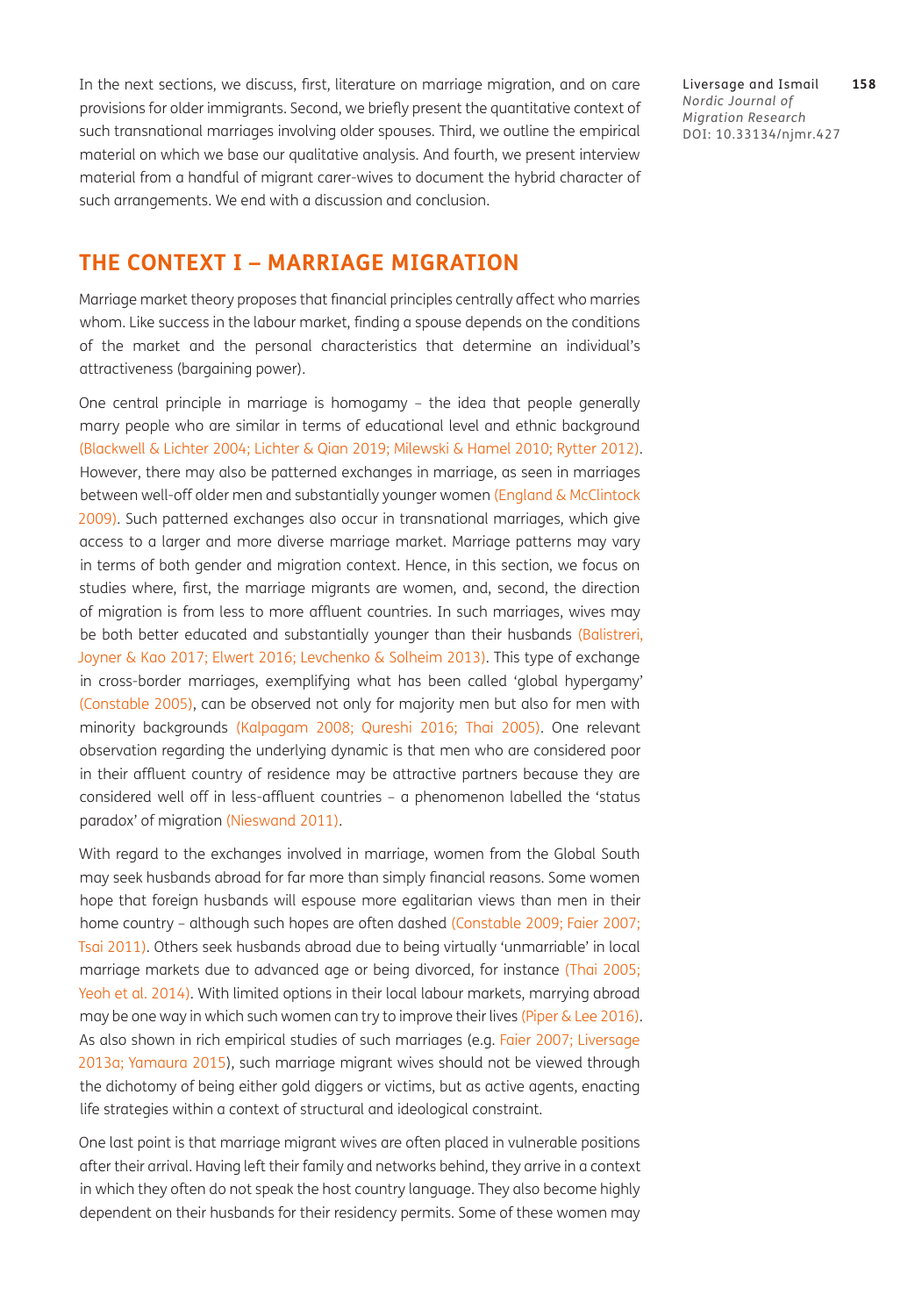have limited options for exerting agency due to their subordinate position in marital, familial and national 'gendered geographies of power' ([Mahler & Pessar 2001\)](#page-16-7), and may have difficulties resisting if they, for example, suffer exploitation or experience domestic abuse ([Choi, Elkins & Disney 2016](#page-14-9); [Erez et al. 2009;](#page-15-5) [Raj & Silverman 2002\)](#page-16-8). Although divorce is generally the exit option from abusive marriages or similar difficulties, this option may not be readily available for many marriage migrants as not to have to return to their country of origin, where strong norms against divorce may prevail [\(Liversage 2013a](#page-16-6), [2013b](#page-16-9); Voolma 2018).

Liversage and Ismail **159** *Nordic Journal of Migration Research* DOI: [10.33134/njmr.427](https://doi.org/10.33134/njmr.427)

## **THE CONTEXT II – CARE NEEDS OF OLDER IMMIGRANTS**

A second theme of this study relates to the care needs of older immigrants. Presently, immigrants from the Global South are ageing in increasing numbers across Northwestern Europe, leading to a surge in publications on the intersections between ageing and migration (e.g. [Al Ajlan 2019](#page-13-3); [Baykara-Krumme & Platt 2018;](#page-14-10) [Ciobanu, Fokkema & Nedelcu 2017](#page-14-11)). These demographic changes are also making the care needs of older immigrants an increasingly urgent issue for families and societies alike.

When immigrants age, the norms, practices and structures of their countries of origin encounter those of their country of residence [\(Levitt & Schiller 2004;](#page-15-6) [Oxlund](#page-16-10)  [2018](#page-16-10)). For instance, in a Scandinavian country like Denmark, where the vast majority of both men and women are in the labour market, care for the elderly is largely a public responsibility ([Esping-Anderson 1990](#page-15-7)). Most of such care is carried out by home helpers employed in local municipalities who assist with both practical and personal tasks. As care work is highly feminised in Denmark, most employees are female [\(Andersson 2012](#page-13-4); [Dahl 2019](#page-14-12)). Older individuals with high levels of support needs have access to care homes.

Although older immigrants also have access to these professionalised services, studies show that, relative to their needs, they generally use such services less than older individuals from the majority [\(Denktas 2011](#page-14-13); [Hansen & Siganos 2009](#page-15-8)). Language difficulties, a lack of understanding of the system and a preference for familial care may underlie this lower degree of take-up. In particular, there seem to be a preference against care homes ([Ismail 2021;](#page-15-9) [Liversage & Jakobsen 2016;](#page-16-11) [Sparre & Rytter 2019\)](#page-17-0).

Instead, families may care for older family members themselves. This aligns with norms on filial duties being stronger among ethnic minorities from, for example, the Middle East, as compared to majority populations (de Valk & Schans 2008; [Schans & Komter 2010](#page-17-1)). However, caring for old and infirm parents at home may be strenuous. As care work is also feminised in ethnic minority families, the high female employment rate in Scandinavia may also challenge the ability of ethnic minority families to provide care [\(Rytter et al. 2021\)](#page-16-12).

With migration bringing different parts of the world into contact, some ethnic minority families devise novel family care solutions. For instance, Chinese families in the US may draw on cash-for-care schemes to hire Chinese-background care workers providing in-home care as 'fictive kin' [\(Lan 2002](#page-15-10)). This arrangement enables adult children to provide culturally appropriate care for parents without being burdened workwise or financially. Indeed, cash-for-care schemes often have a high take-up in ethnic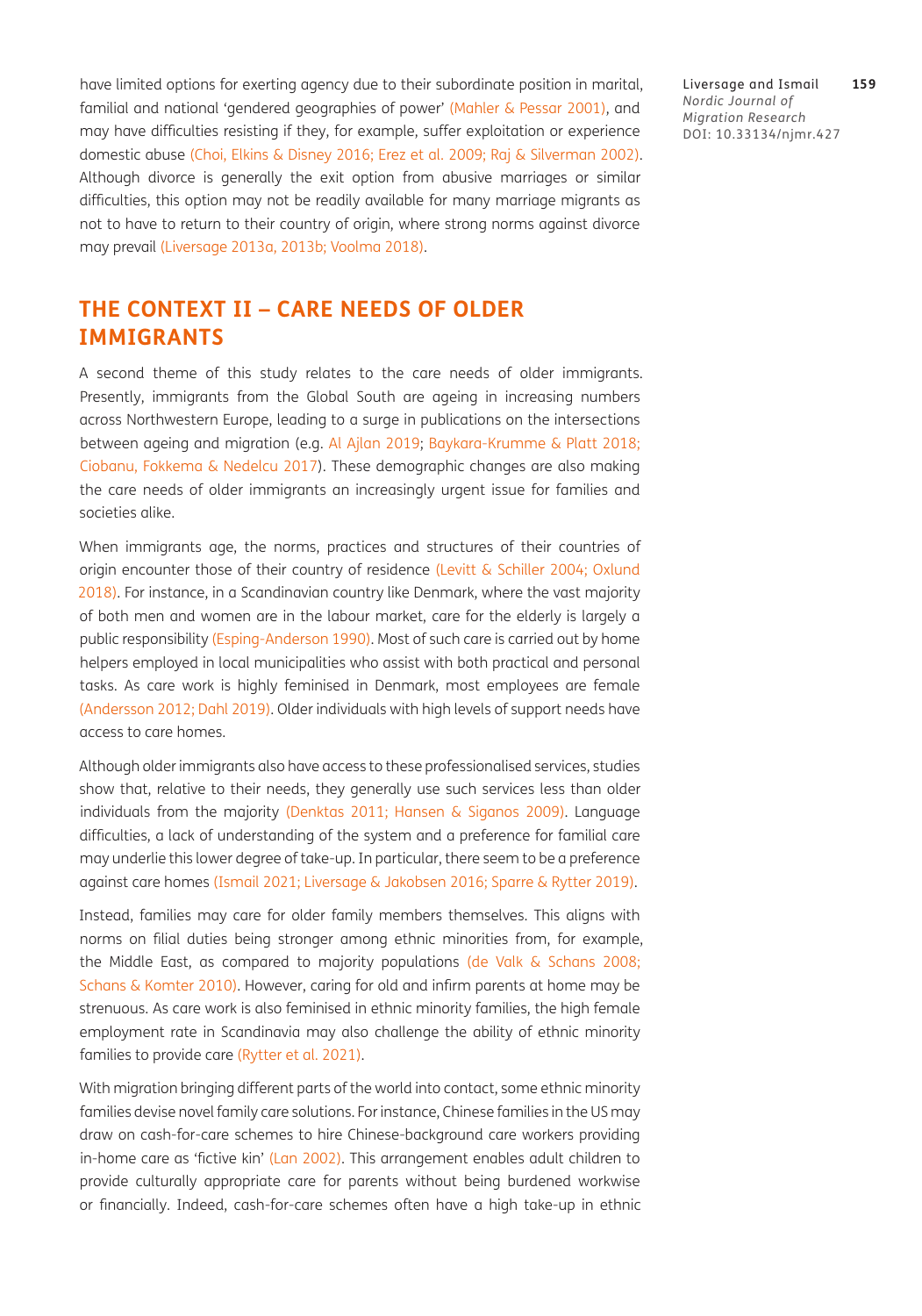minority families [\(Forssell 2013;](#page-15-11) [Frericks et al. 2014](#page-15-12)), as such public remuneration can facilitate provisions of home care, delivered by either family members or by co-ethnic 'fictive kin'.

This article investigates another approach to meeting the care needs of older immigrants, which integrates a public remuneration scheme. As this type of care is tied to marriage migration, we draw on [Becker](#page-14-1)'s marriage market perspective (Becker [1981\)](#page-14-1) to investigate what types of supply, demand and exchange are implicated in such marriages. In doing so, we attend to both gendered norms and practices across transnational social space, and to the production of precarity for the carer-wives at the centre of such arrangements.

#### **METHOD AND DATA – QUALITATIVE INTERVIEWS**

This article stems from the AISHA research project (Aging Immigrants and Self-Appointed Helpers Arrangement 2017-2021).<sup>1</sup> This project focuses on families using the care scheme entitled 'self-appointed helper arrangements' (§94 in the Danish Social Service Act). Such self-appointed helpers are generally family members who are paid to undertake specified tasks, which professional home helpers would otherwise have carried out. Typically, the municipalities hire self-appointed helpers for only a few hours a week, as the helpers replace the short visits of professional employees. Naturally, in case of large care needs, the number of remunerated hours grows, but it rarely comes close to matching the amount of time family helpers spend providing care. Part of Danish legislation since the 1990s, the scheme enables municipalities to accommodate special needs and the clients mostly consist of ethnic minority families [\(Rytter et al. 2021\)](#page-16-12).

In the AISHA project, we used the self-appointed helper scheme as an entry point to investigate the interface between family and state care provisions in ethnic minority families. First, we interviewed self-appointed helpers, care-receiving older individuals and/or other family members in 30 families with a §94 arrangement. This part of the data material totals more than 100 interviews, which were carried out in Danish or in languages such as Arabic, Turkish or Urdu. Second, we interviewed 52 municipal care managers (or other municipal actors) who had been tasked with instigating and overseeing the care arrangements. Third, we interviewed a number of older immigrants and their kin about old age and care expectations in families who did not have a §94 arrangements.

In a limited number of cases, we encountered §94 carers who were marriage migrant wives of substantially older widowed or divorced immigrant husbands. We also encountered municipal care managers who mentioned such wives shouldering considerable care burdens. The care managers used the term 'fetched wives' or 'fetched spouses' (in Danish: '*hente-koner'/'hente-ægtefæller'*) for such women. The existence of specific terminology indicates the existence of a social phenomenon. We thus decided to investigate this intriguing intersection between care and migration in greater depth.

In doing so, only a subset of our data material – five cases of such arrangements – was relevant. To ascertain whether this limited number of substantially younger marriage

Liversage and Ismail **160** *Nordic Journal of Migration Research* DOI: [10.33134/njmr.427](https://doi.org/10.33134/njmr.427)

<span id="page-4-0"></span><sup>1</sup> The project – and thus also this article – was supported by the Velux Foundation's HUMpraxis programme under funding number 13472.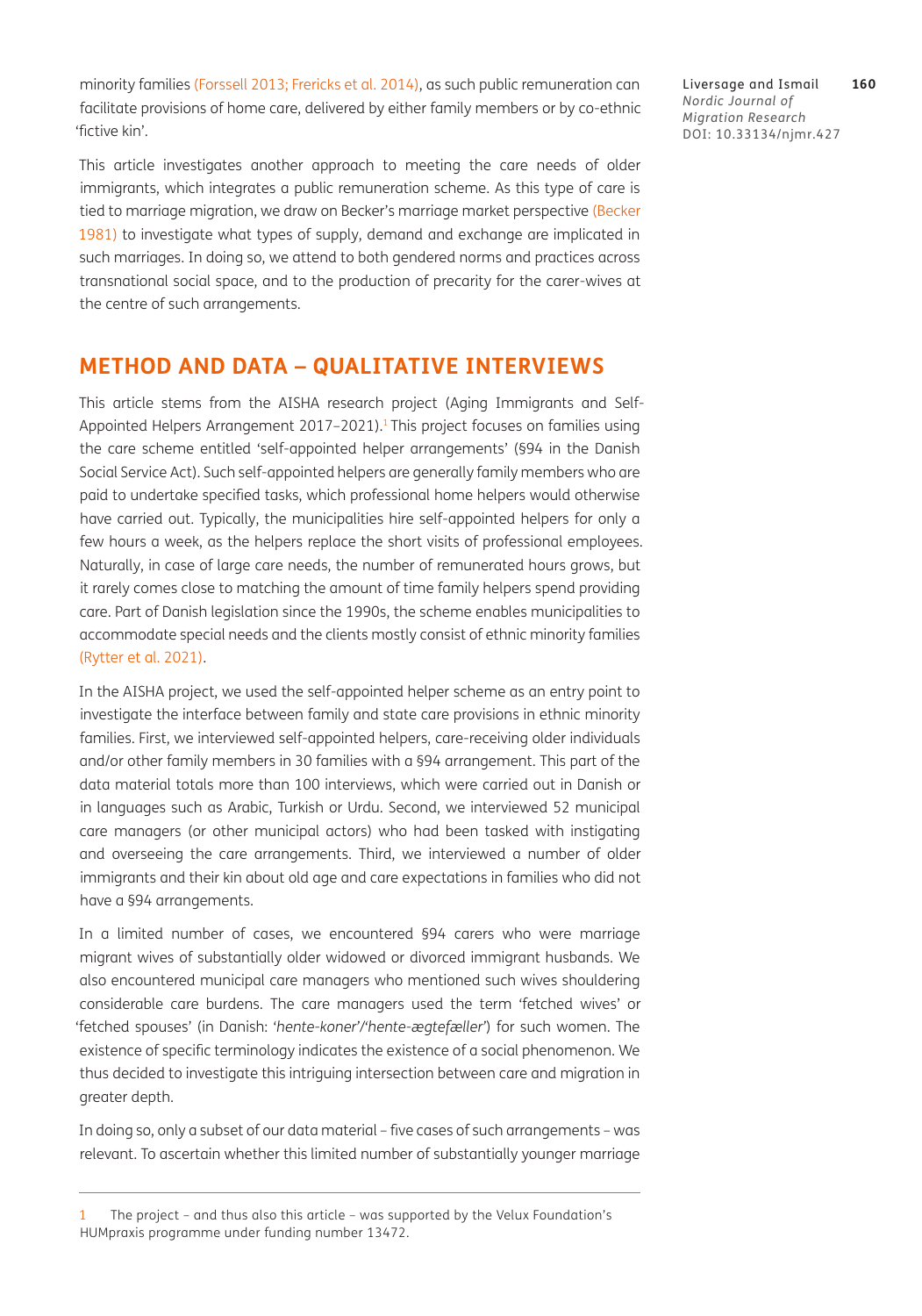migrant wives were part of a broader pattern, we conducted an analysis of Danish register data. These results – which revealed a distinct pattern – are explained in full elsewhere ([Liversage 2021\)](#page-16-13).

Building on these quantitative observations, we conducted a directed content analysis of the interviews from the arrangements with substantially younger marriage migrant wives to older husbands [\(Hsieh & Shannon 2005\)](#page-15-13). We coded the details regarding the establishment, practices and evaluations of these particular arrangements. Before coming to this qualitative analysis, the next section presents the main quantitative findings.

## **THE QUANTITATIVE SETTING – A REGISTER DATA ANALYSIS OF REMARRIAGE PATTERNS**

We could assess the pattern of transnational marriages to older husbands because all legal residents in Denmark (both immigrants and natives) are assigned a unique personal identifier. Across various registers, this identifier ties together information on issues such as gender, age, year of migration, country of origin and years of marriage, divorce, widowhood etc. Based on data from the years 2003 to 2018 relating to individuals in the 55- to 80-year age group, we conducted an analysis answering the following questions:

- How often do older immigrants remarry?
- Who do they remarry?
- What is the age difference between spouses in such marriages?

Our focus is on previously married immigrants who were now widows/widowers or divorcees. We attend to older immigrants from the countries Turkey and Pakistan (two main countries of labour migration), or – pooled together – individuals from the four Arab refugee countries of Iraq, Lebanon, Syria and Jordan. We compare the results with the Danish majority.

The first finding of the quantitative analysis is that remarriage for individuals over 55 is rare. Only 1.2–1.7% of older immigrants from the three immigrant groups remarried. While there are almost 11,000 Turkish immigrants in the 55- to 80-year age group, only 143 individuals (1.3%) remarried in the years 2003–2018.

The analysis also shows that remarriages among immigrants are highly gendered: it is predominantly older men who find new wives, a gendered pattern generally seen in old-age remarriages [\(Brown et al. 2019](#page-14-14); [Schimmele & Wu 2016\)](#page-17-2). In the three immigrant groups, men in fact remarry between six and 15 times as often as women. In the vast majority of immigrant remarriages, spouses are found abroad. A small number marry ethnic minority women already living in Denmark, and fewer still marry women from the Danish majority.

One last point is that a clear age pattern exists depending on the choice of spouse. When older immigrant men remarry, the age difference is smallest (5–9 years) when the marriage is to a majority Dane and somewhat larger (10–15 years) when spouses are ethnic minorities living in Denmark before the marriage. The age difference is largest (14–20 years) when wives travels to Denmark from abroad. The largest age differences occur in the Arab refugee group. While a much smaller share of older Danish men remarry wives with an immigrant background, the age-graded pattern

Liversage and Ismail **161** *Nordic Journal of Migration Research* DOI: [10.33134/njmr.427](https://doi.org/10.33134/njmr.427)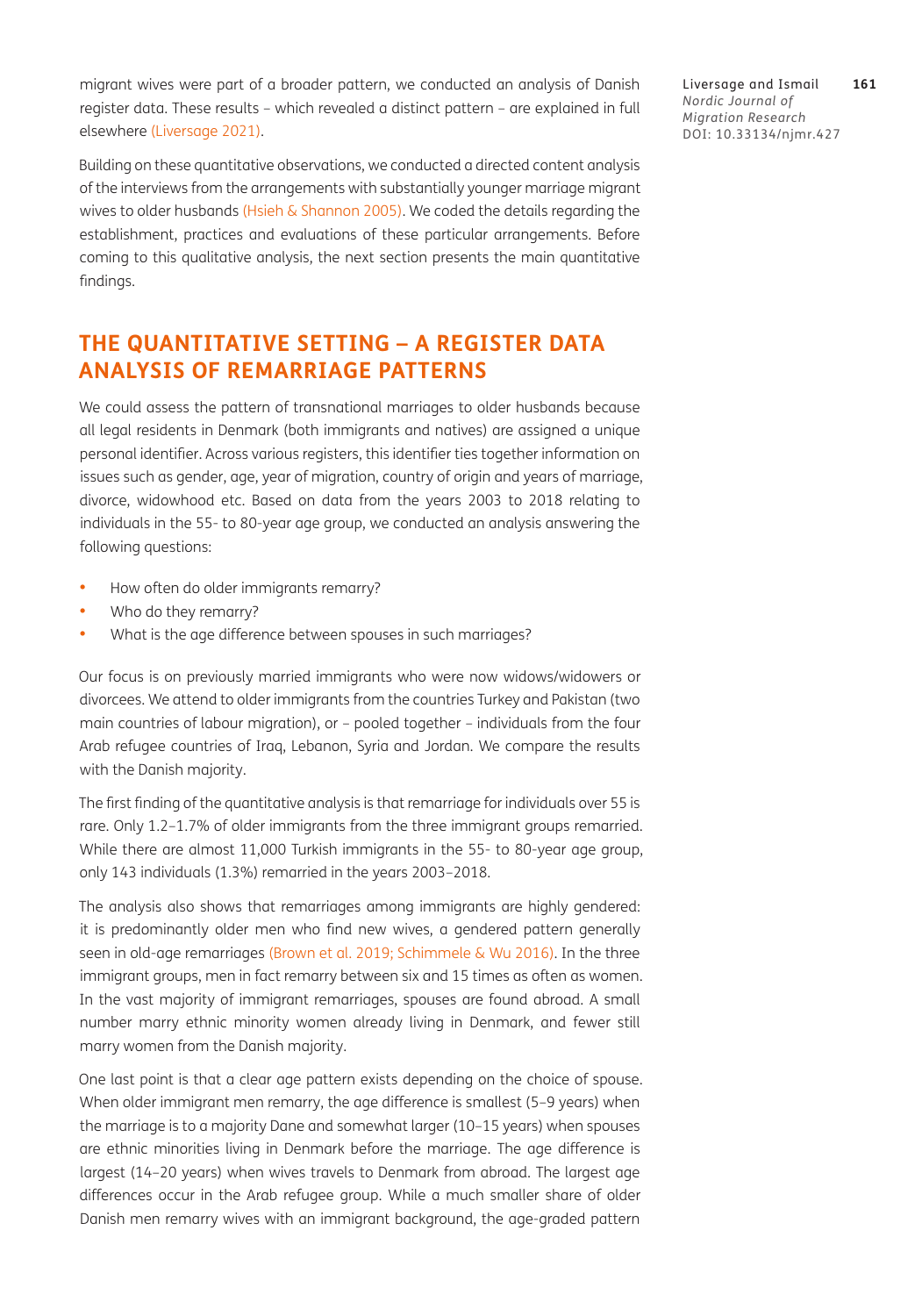in such marriages is similar to the one observed in the three immigrant groups with Danish husbands on average being 16 years older than wives when marriages are transnational [\(Liversage 2021](#page-16-13)).

This quantitative analysis documents that while the number of older immigrant men who remarry is small, the ones who do so predominantly marry substantially younger wives who travel to Denmark as marriage migrants. The experiences of some of these wives is our focus in the remainder of the article.

### **OLDER IMMIGRANT MEN AND YOUNGER MARRIAGE MIGRANT WIVES**

In the next sections, we unpack the experiences of migrant carer-wives. Our main case is a woman, whom we call Bouchra. She was hired as a §94 helper for her husband, Abu Mahmoud. We visited and talked to Bouchra several times over the course of seven months. We also talked to her husband, and interviewed one of his adult daughters twice.

## **THE DEMAND SIDE – AN OLDER IMMIGRANT MAN IN THE GLOBAL NORTH**

The story of Bouchra's arrival in Denmark begins with the care needs of her older husband-to-be, Abu Mahmoud. When he was in his mid-70s – and suffering from several chronic conditions – he lost his wife, who had cared for him. With the almost universal sense of responsibility that adult children feel towards parents as they age [\(Baldassar 2008\)](#page-13-5), his six adult children faced the question of how to meet the care needs of their father.

First, the children – most of whom lived near their father – tried fulfilling their filial duties by having Abu Mahmoud live with them in turn, a type of care arrangement observed in other ethnic minority families ([Liversage & Jakobsen 2016](#page-16-11); [Nielsen,](#page-16-14) [Waldemar & Nielsen 2020](#page-16-14)). Abu Mahmoud, however, insisted that he wanted to die in his own home. His adult daughter also commented that it was almost impossible to make the arrangement work, as the children were in full-time work or education, and as Abu Mahmoud found it hard to accept help.

The children then turned to the municipality. As their father clearly needed support, he was eligible for home help, and workers from the municipality started visiting Abu Mahmoud's flat several times daily. However, this arrangement did not work well either. First, Abu Mahmoud was not happy to have *'strangers'* in his home whom he could hardly communicate with, as his Danish was poor. Second, in the feminised Danish care sector ([Bloksgaard 2011\)](#page-14-15), almost all the home helpers were women. Abu Mahmoud refused to let such workers see him naked due to a cultural taboo on nakedness between unmarried men and women ([Bjerke](#page-14-16) 2020; [Ismail 2021\)](#page-15-9). This made it hard to help him with bathing and going to the toilet, leaving Abu Mahmoud without needed help, and leaving his children with a problem yet unsolved.

As a third solution, the adult children considered finding their father a new wife – she could speak Arabic with Abu Mahmoud, and a wife's care with bathing etc. would not be considered *'haram'* ('forbidden'). As Abu Mahmoud was eligible for municipal support, such a wife could even generate an income by becoming a self-appointed

Liversage and Ismail **162** *Nordic Journal of Migration Research* DOI: [10.33134/njmr.427](https://doi.org/10.33134/njmr.427)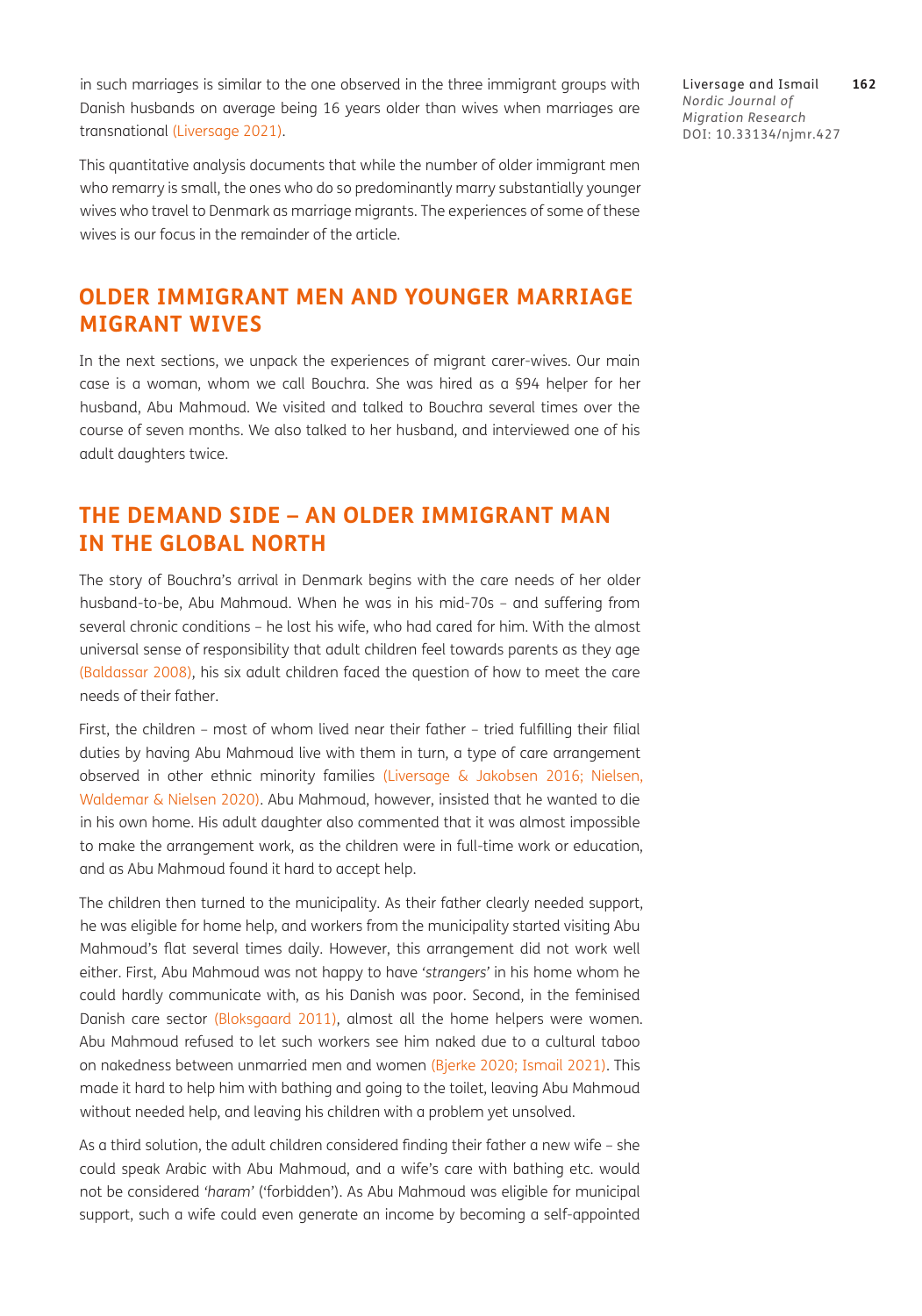helper, paid by the municipality. Abu Mahmoud agreed that this might indeed be a viable solution.

## **THE SUPPLY SIDE – A YOUNGER UNMARRIED WOMAN IN THE GLOBAL SOUTH**

When the marriage-migrant-to-be, Bouchra, was in her mid-30s, she worked in the health sector and was engaged to be married. Then, unexpectedly, her fiancé died, and Bouchra got depressed and subsequently lost her job. Single women rarely live alone in her country of origin, so she lived with her parents. When her sister was divorced, she and her two children also joined an increasingly crowded household. When Bouchra's father subsequently had to retire, the family's financial situation became precarious, and Bouchra struggled to find new employment. With economic problems in her country growing daily, however, she could not find anything stable. Had she lived in, for example, the Philippines, Bouchra might have migrated abroad to find work and remit money ([Parrenas 2007\)](#page-16-15), but in her context this option was unavailable.

Instead, Bouchra stayed at home until one day she was contacted regarding an offer of marriage. The contact came through a transnational network where one of her expatriate relatives… 'knew what a hard time I was facing in [country of origin]'. When this relative heard that Abu Mahmoud's children were searching for a new wife for their father, he acted as a matchmaker, believing that the marriage could be of benefit to Abu Mahmoud and Bouchra alike.

#### **THE MARRIAGE ARRANGEMENTS**

After initial negotiations, Abu Mahmoud and two of his children travelled to meet Bouchra and her parents. From the beginning, Bouchra knew that the offered marriage was not an ordinary one. She was well aware that if she married Abu Mahmoud … 'I would go to Denmark through family unification to take care of him […] I weighed the pros and cons, and found that there were more advantages in it for me'. As she explains:

Abu Mahmoud is a wealthy man. I got a solid sum of money as *'mahr'* [marital gift]. He was generous, and he still is. My family and I needed the money. In fact, I paid my parents' debt in their house with the money I got. We also agreed that I would send enough money to my parents, so they can live from it. I find that my financial rights related to my religion have been respected, so I am satisfied with that part of the agreement.

The quotation shows that the arrangement centres on a clearly defined exchange between care and money. In Islam, marriage is a contractual agreement between a man and a woman. For the marriage to be valid, the marriage contract must specify a *mahr*, a marital gift from husband to wife [\(Spencer 2011\)](#page-17-3). The size of the agreed *mahr* enabled Bouchra to pay off her parents' house, thus alleviating their financially precarious situation. The contract also stated that Bouchra would… '... get a specified sum each month until Abu Mahmoud is no longer here to pay it'. The marriage thus lead to a substantial financial transfer flowing from north to south, and exemplifies why marriage migration should not be excluded from the migration-development

Liversage and Ismail **163** *Nordic Journal of Migration Research* DOI: [10.33134/njmr.427](https://doi.org/10.33134/njmr.427)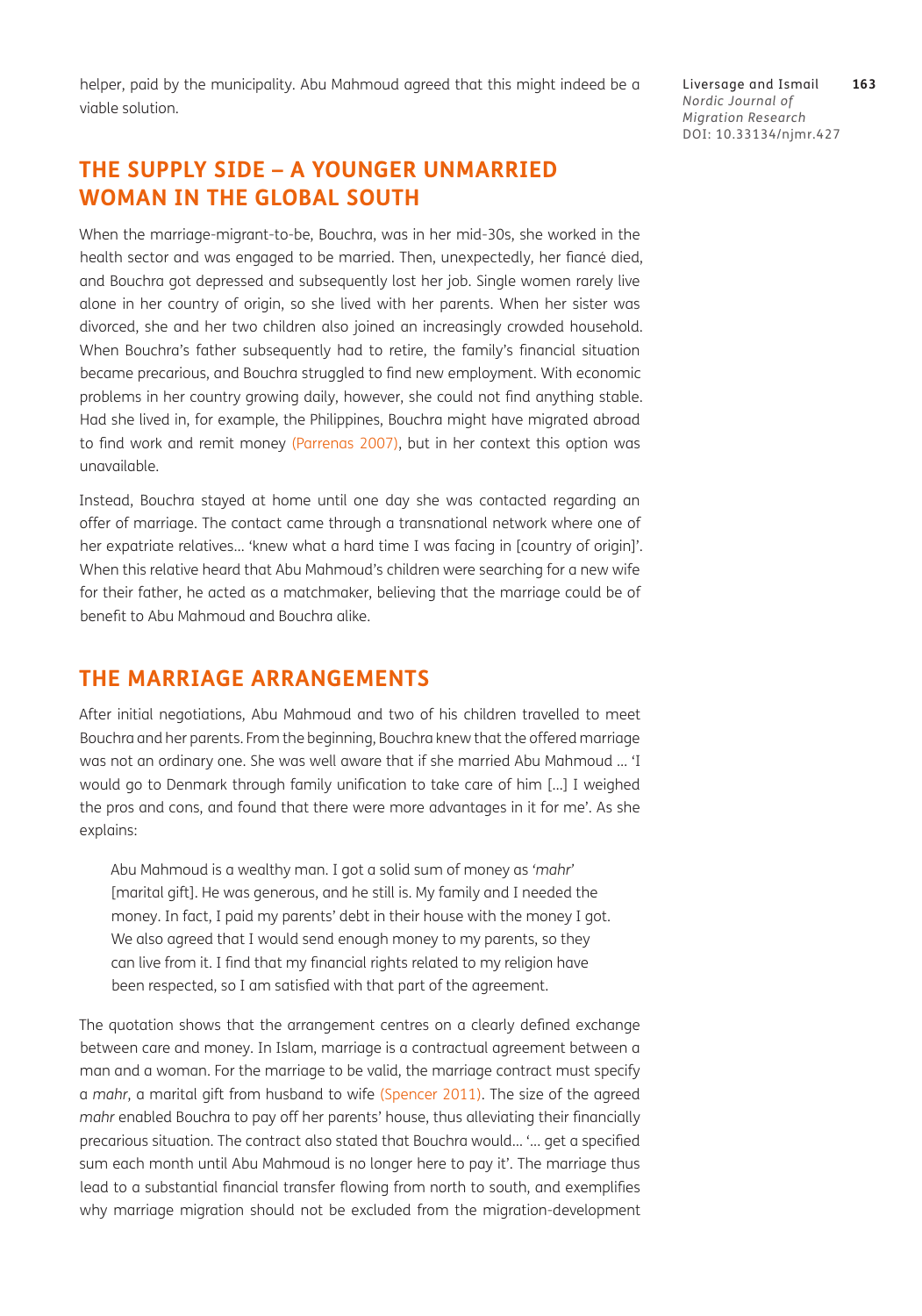nexus debate [\(Piper & Lee 2016\)](#page-16-1). The interview also reveals that Bouchra 'weighed the pros and cons' of accepting the marital offer. Acting on her own accord, she should not be regarded as a passive victim, a stereotype commonly applied to immigrant women ([Kapur 2002\)](#page-15-14). However, her decision to become a (hard-working) marriage migrant exemplifies how active agency may unfold under conditions of considerable structural constraint.

Bouchra also reported that even though her parents benefited financially, they were unhappy about the situation: 'Several times, my parents asked me if I was sure I wanted to accept the marriage. In fact, they both cried a lot. They felt that I was making a huge sacrifice'. Bouchra, however, saw the marriage differently. As she explains:

I was almost at the end of my thirties. Where I come from, the possibilities for marrying a man my age was minimal. Besides, I was not interested in falling in love again. And it had been tremendously difficult to find a good and steady job. But with the contract with Abu Mahmoud, I could live in a good place, and also provide for my parents, and for my sister's children.

The fact that she was virtually 'unmarriable' in her local marriage market (Thai 2008; Yeoh et al. 2014) was thus central for 37-year-old Bouchra's decision to give 76-yearold Abu Mahmoud her 'yes'.

Regarding her visa, Bouchra tells that it came through quite easily, regardless of the strict Danish rules, which has regulated marriage migration since 2002 (Eggebø & Brekke 2019). One reason was that the 24-year minimum age requirement was not a problem for the couple. Another reason was the relative economic resourcefulness of Abu Mahmoud, which enabled him to fulfil requirements such as placing a deposit of approximately 7000 Euros as collateral in a savings account and having accommodation of a specified size in his own name.

It also played a part that Bouchra arrived in Denmark in 2016. Had she married two years later, she would most likely not have been able to gain a visa, due to the introduction of a number of 'integration requirements' in 2018. Besides requirements related to language skills, education and employment of both spouses, these changes also made it impossible to gain a visa for a marriage migrant if a couple was to live in a specified number of Danish residential areas with high shares of ethnic minorities (Staver, Brekke & Søholt 2019). Abu Mahmoud lived in exactly such an area.

## **MARRIAGE, EXCHANGE AND A VULNERABLE TYPE OF WIFEHOOD**

As a marriage migrant, Bouchra arrived in Denmark as a wife rather than a worker. However, this did not necessarily make for an easier life, as '… the workload placed on a wife may even be intensified since the labor of love offered by a family member is supposed to be incommensurable (thus unpaid) and incessant (no days off)' (Lan [2008: 1805\)](#page-15-15).

Upon her arrival in Denmark, Abu Mahmoud's adult children organised a meeting with the municipality at which Bouchra was taken on as Abu Mahmoud's self-appointed helper. This meant that she received a (quite small) monthly salary, giving the arrangement some similarities to Lan's study of eldercare in Chinese families in the US

Liversage and Ismail **164** *Nordic Journal of Migration Research* DOI: [10.33134/njmr.427](https://doi.org/10.33134/njmr.427)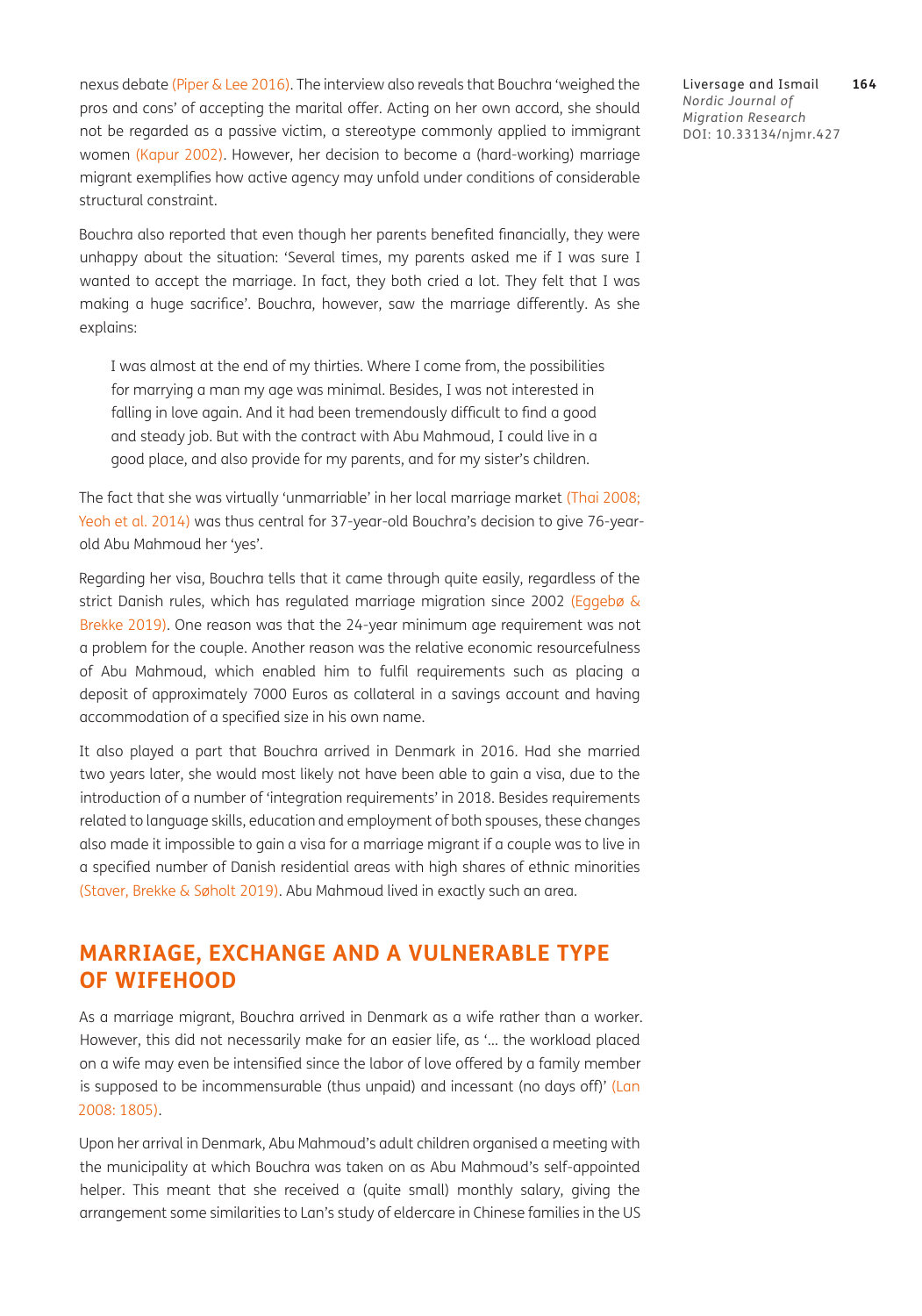[\(Lan 2002](#page-15-10)). In both cases, money from the authorities is integrated into provisions of culturally appropriate in-home eldercare, provided by co-ethnics rather than by adult children. In fact, it could easily be the case that it was (at least in part) Bouchra's pay check, rather than money from Abu Mahmoud himself, which the adult children sent to Bouchra's parents each month. Even though Bouchra was thus their employee, the municipality's interest in her well-being and working condition seemed very limited (see also [Rytter & Sparre 2021](#page-16-16)).

Altogether, this carer-wife arrangement benefited both Abu Mahmoud and his children and made Bouchra able to support her family. However, Abu Mahmoud's extensive care needs made Bouchra very isolated, as it tied her to her new home almost around the clock. She described her first five years in Denmark as follows:

I am locked into this position now […]. I have no friends, no family – only Abu Mahmoud. I know I am here to take care of him, I am well aware of that, but he is tired and sleeps almost all the time. We talk very little […]. It is of course frustrating. I feel emptiness.

With a chronically ill husband almost twice her age, Bouchra's work was never done. As a wife, not a worker, she had no maximum working hours or weekends off. Needing some respite from her duties, Bouchra had been able to attend Danish classes two evenings each week, when adult children stopped by to visit their father. These classes were her time off, and the highlight of her week.

Clearly, without the rights of a worker, Bouchra did not have full access to the normal rights of a wife either. For instance, after arriving in Denmark she wanted to redecorate the flat she had moved into. Abu Mahmoud's daughter told us that Bouchra's wish to do so '… provoked us all, but most of all my little sister, who in fact had a row with Bouchra. It was bad'. While Abu Mahmoud defended his new wife's wish to redecorate, the daughter we interviewed commented that 'we still think that the flat is mum's'. As the quotes reveal, Bouchra was expected to take over the care work done by Abu Mahmoud's first wife, but met with resistance when she – as the present wife – wanted to put her mark on the place she lived.

Also in other ways, the adult children tried to ensure that Bouchra remained more like a worker than a wife. One issue concerned children – a common outcome of marriage. When Bouchra married Abu Mahmoud she was 37 years old, and wanted to have children. This topic also figured in the marital negotiations, with Bouchra making the following comment:

The children wanted 'no children' to be added to the [marriage] contract. The imam, however, thought that doing so would be unethical, as this is only something which Allah can guarantee. That disappointed them a bit.

Subsequently, Bouchra tried hard to make her husband give her a child, with one of Abu Mahmoud's daughters remarking that Bouchra… 'thinks that if she has a child by my father, she can stay in Denmark if and when my father dies – may Allah not allow it'. In her 40s at the time of the interview, however, Bouchra had not had success becoming a mother.

Bouchra's hybrid position as a carer-wife is also revealed by another financial specification in her marriage contract. Besides the Islamic marriage contract stating the amounts given in *mahr* and the monthly remittances to her parents, the contract

Liversage and Ismail **165** *Nordic Journal of Migration Research* DOI: [10.33134/njmr.427](https://doi.org/10.33134/njmr.427)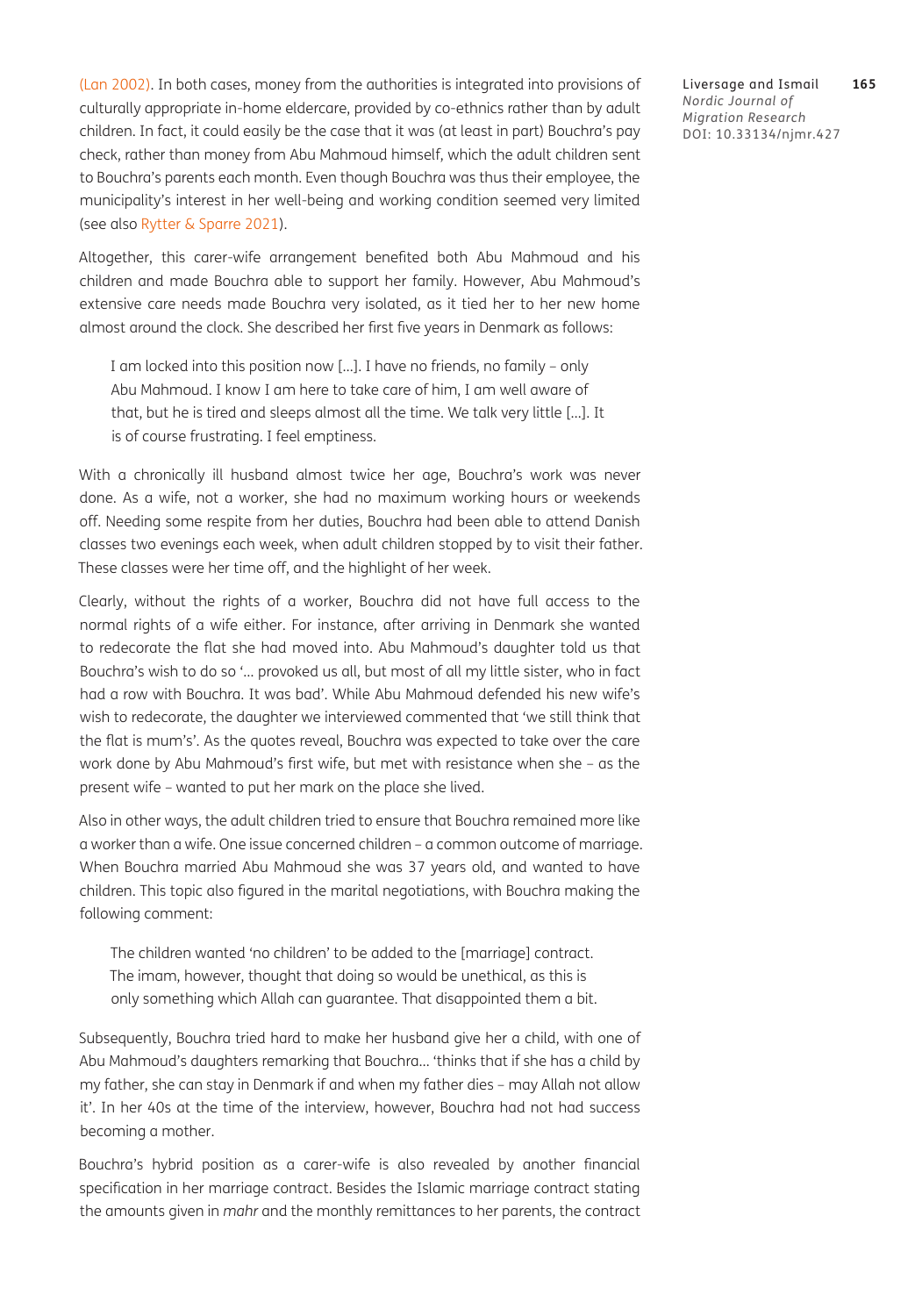… '... also said that I cannot inherit'. Bouchra's position was thus constructed to ensure that she was something less than a 'real wife'. Along the same lines, one of Abu Mahmoud's daughters commented on Bouchra that '[...] she is a part of our life now, but I don't know if she is family. She probably is, but not fully – we can neither let her fully in nor shut her fully out'.

From one perspective, Bouchra needed to be a wife: only as such could she get a visa to Denmark, as the country does not allow low-skilled labour migration. And only as such could she provide Abu Mahmoud with the needed intimate care in a culturally appropriate way. From another perspective, however, the inheritance rights of a new wife and any children she might bear could threaten the interests of Abu Mahmoud's adult children. So, they tried to prevent her from inheriting and from becoming a mother.

Although a 'no inheritance' clause may be part of the Islamic marriage contract in the country of origin, such a clause contradicts Danish law where a surviving spouse must always inherit at least one-eighth of the estate. Bouchra's vulnerable position with limited understandings of Danish language and law will nevertheless place her in a precarious position when her husband dies.

Regarding her future, Bouchra said that she knew she '… could establish a good life in Denmark, if I am allowed to stay'. She feared, however, what would become of her when her much older husband died. Bouchra felt dependent on Abu Mahmoud's adult children for navigating the Danish authorities. She feared, however – and probably with good reason – that they would not help her once their father passed away.

### **OTHER CASES OF MARRIAGE MIGRANT WIVES MARRYING MUCH OLDER HUSBANDS**

As the register data shows, only a small number of older immigrant men remarry, but most who do find substantially younger marriage migrant wives. We expect that only a minority of these men have large care needs, so we believe that carer-wife arrangements such as Bouchra's are rare.

Nevertheless, the AISHA project's interviews with care managers from the Danish eldercare sector show that such marriages occur regularly enough for the care managers to use the term 'fetched spouses' or 'fetched wives'. Drawing on insights from sociolinguistics, the existence of a specialised term points to the existence of social practices where the term has relevance ([Hymes 1977;](#page-15-16) [Saville-Troike 2003](#page-17-4)  [\[1982\]\)](#page-17-4). One care manager made the following comment about her work related to the §94 of the Social Security Act:

Sometimes we encounter 'fetched spouses'. Some are simply married and brought to Denmark to be carers. At least that is what it seems like. There is a great age difference, and they arrive in Denmark quite late in terms of when the illness concerned started.

Another care manager told a story about meeting a young marriage migrant wife who literally sat by the feet of her older, infirm husband, ready to provide him with any desired service. This care manager suspected that the wife would be unable to resist her husband's demands, even when they were unreasonable and possibly physically hurtful, and turned down his application to use his wife as a §94 helper ([Rytter et al.](#page-16-12)

Liversage and Ismail **166** *Nordic Journal of Migration Research* DOI: [10.33134/njmr.427](https://doi.org/10.33134/njmr.427)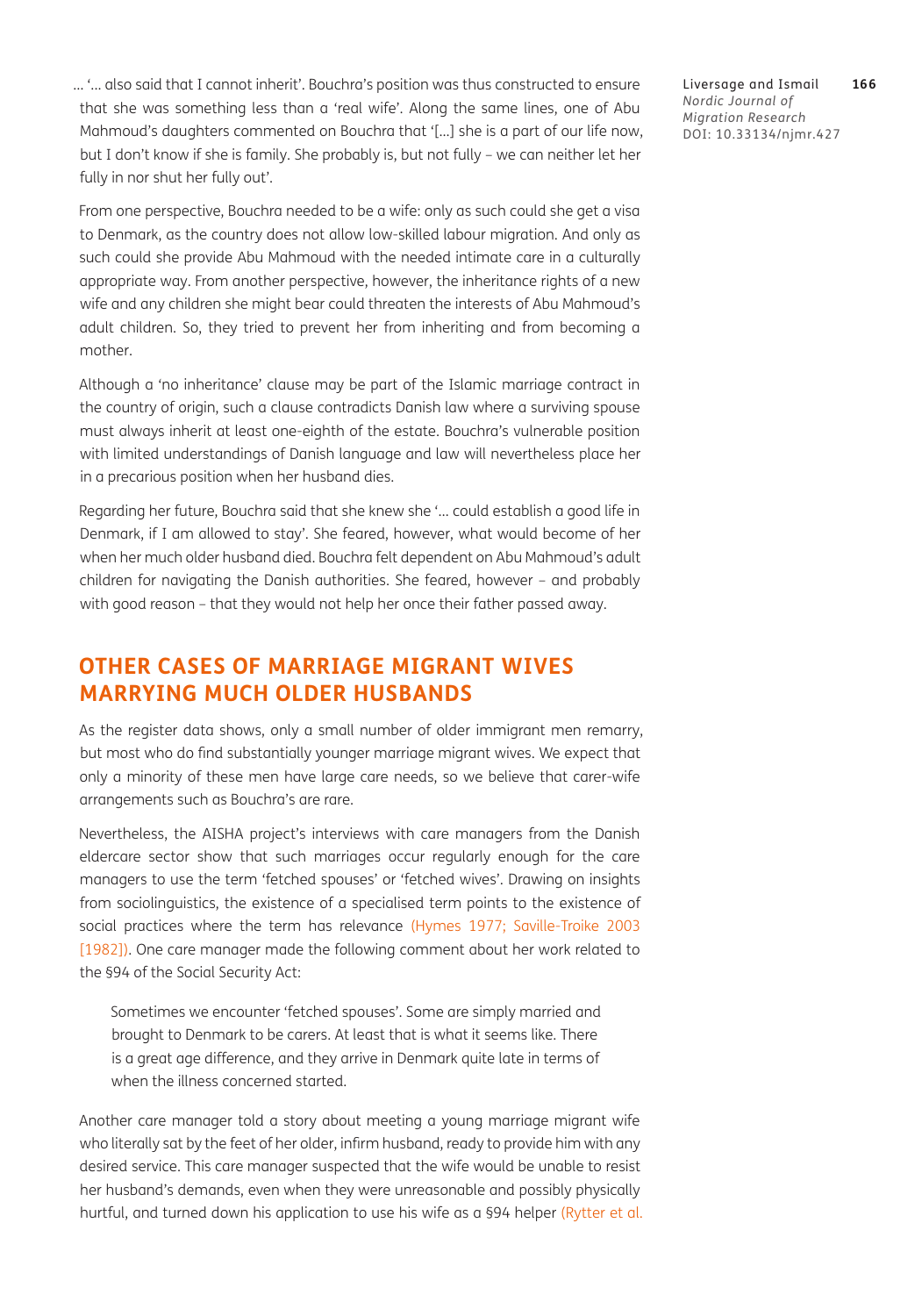[2021: 153\)](#page-16-12). The fact that Danish care managers have such experiences thus points to the existence of migrant carer-wife arrangements in some ethnic minority families.

Liversage and Ismail **167** *Nordic Journal of Migration Research* DOI: [10.33134/njmr.427](https://doi.org/10.33134/njmr.427)

Other interviews in ethnic minority families without §94 arrangements revealed that transnational marriages involving older men could also be based on close emotional ties rather than needs for care. We met a Turkish couple in this category, where both spouses said how happy they were to have found each other. They were only sorry that their efforts to have a child together had been unsuccessful. A main difference between this couple and Abu Mahmoud and Bouchra was that the husband had no care needs to attend to.

As most of our interviews were conducted with families who had a §94 arrangement, our focus was on families with substantial care needs. In these interviews, we encountered other family arrangements, which had similarities to Bouchra's and Abu Mahmoud's. One example was provided by Alina. At the age of 40, she arrived in Denmark to marry an immigrant husband (a 60-year-old divorcee in need of substantial care). Alina described the start of the marriage 10 years earlier as follows:

When we got married, my husband was only blind [due to diabetes]. But then he had first one leg, and then another leg amputated […]. [Since I came here…] I always took care of the household chores, and helped him. But after he lost his second leg, I began to care really a lot […]. It is not easy to be in the home and care for an ill person. You have the full responsibility – and it is physically hard work […]. He is blind and he cannot walk, so he cannot even get himself a glass of water.

Alina reported that her blind (and subsequently also infirm) husband had very little contact with his ex-wife and two children. Alina's arrival in Denmark had provided him with extensive in-house care, but the arrangement left Alina isolated and burdened.

Another woman employed as a §94 helper was Fatima, a marriage migrant from Turkey. She was more than 30 years younger than her 92-year-old husband Emin. Emin had lost his wife to illness decades previously when he was still in good health. He decided he wanted a new wife, also due to household needs, as a number of his adult sons were still living with him. On her part, Fatima (who was illiterate, and lived in a small village) had been married locally when she was 16 years old. She had, however, been abused by her husband, who abandoned her a year later. As divorcees had few options in the local Turkish marriage market, Fatima lived for more than a decade with her poor widowed mother. Fatima's best option was that an older widower with children would want to marry her [\(Cindoglu et al. 2011](#page-14-4)).

Mirroring Bouchra's experiences, the adult children of Fatima's husband were also involved when this marriage was contracted. During one interview, Fatima turned off her husband's hearing aid and in a hushed voice explained her childlessness as follows:

It is because of his children, that [husband] and I have not had a child. They did not want him to have any children with me. So they made sure he had a vasectomy. They were worried about the inheritance – whether the inheritance had to be split up.

Like Bouchra, Fatima also experienced that the deceased first wife still played an important role in her married life. While Bouchra managed to set her personal mark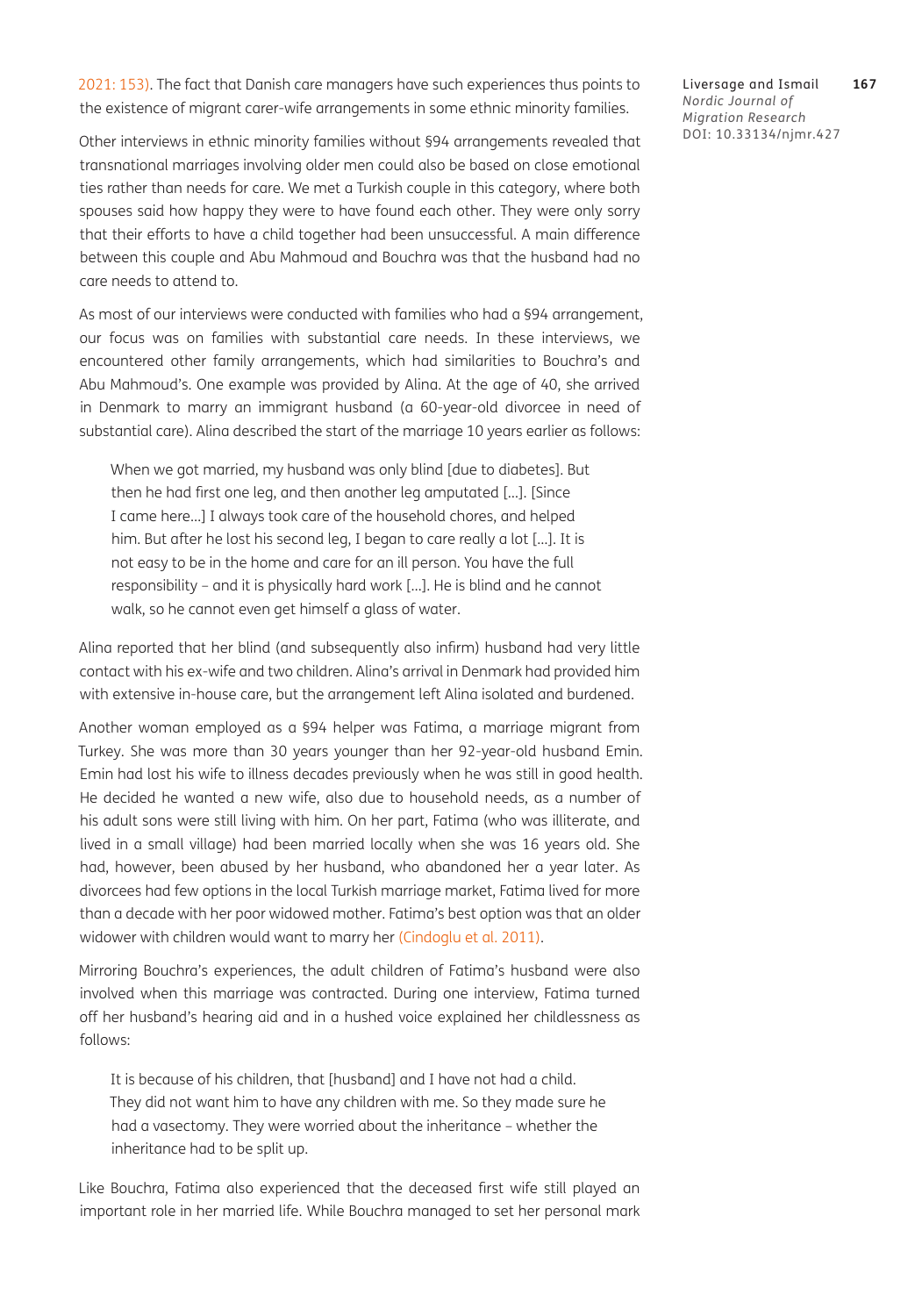on the flat where she lived despite resistance from her husband's children, Fatima lived in a flat in which only one picture of a wife was on display – and that was one of her husband's first wife. Fatima also told that she '…slept in the bed of the first wife for many years'. And like Bouchra, Fatima feared what would become of her when her husband died. As she worded it:

I worry about what the children will do, if something happens to their father –will they then send me home? Or will they take care of me and help me? I do not know the language, and I have no education. And I have no children. I am very concerned about my future.

Fatima and Bouchra are in the same kind of precarious position. They are not-quitekin to their husbands' adult children, and they are generally marginalised in Denmark, so their prospects when their older husbands die are cases of concern.

#### **DISCUSSION AND CONCLUSION**

This article investigates a particular intersection between care and migration, leading some women to migrate and become what we call 'migrant carer-wives'. This migration does not align with the 'hostile worlds view', according to which the motivations of love and money should be kept distinctly separate, so they do not contaminate each other (Zelizer 2000). Instead, research reveals that a gendered exchange between youth and migration may take place in transnational marriages [\(Balistreri, Joyner & Kao 2017](#page-13-2); [Levchenko & Solheim 2013\)](#page-15-2). Likewise, analysis of Danish register data shows that when older immigrants remarry, the most common type of wife is a substantially younger marriage migrant [\(Liversage 2021\)](#page-16-13).

In line with basic marriage market theory, these marriages may be exchanges between 'unmarriable' women (Thai 2008) and older men with care needs. On the one hand, women in precarious positions gain access to a livelihood in a more affluent country, including the opportunity to remit money to their families. On the other hand, older men get access to a source of intimate labour (Yeoh et al. 2014). Part of the financial cost of the wives' labour may be defrayed by Danish municipalities.

As in Bouchra's case, the duties/remuneration exchange may be laid out in a contract. Nevertheless, the relational dynamics remain complex. As Yeoh et al. put it:

There is no simple trading of money for care, or care for money; the relationship is not one of perfect substitutability between money and care but instead one better characterised as a fraught, negotiated terrain where love and labour, care and money, exist in fluid states of partial substitutability and complementarity. (2014: 290)

Further complexities arise from the fact that a third party may be involved in setting up these arrangements: The older men's adult children, who otherwise face problems caring for ageing immigrant fathers. As the anthropologist Michael Jackson points out: 'every life crisis involves, in some sense, a crisis of agency' [\(2007: 206\)](#page-15-17). Thus, if adult children learn that both their own care and solicited public care for fathers is untenable, finding a younger migrant wife might be a viable alternative. Devising such a solution must also be seen in the national context of both migration and labour market regimes. In countries such as Germany or Italy, a substantial 'twilight zone'

Liversage and Ismail **168** *Nordic Journal of Migration Research* DOI: [10.33134/njmr.427](https://doi.org/10.33134/njmr.427)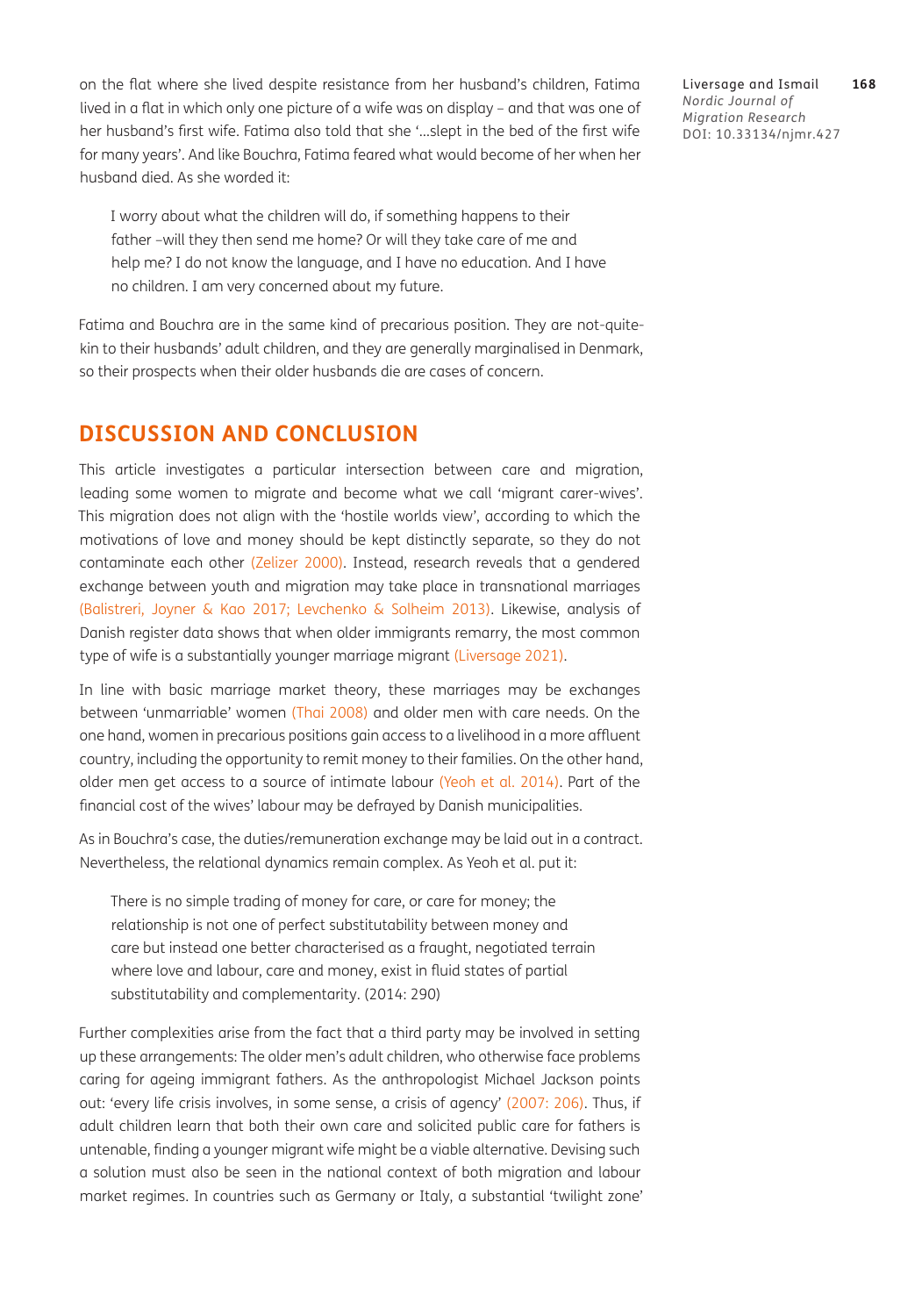of live-in migrant care workers providing eldercare exists (Lutz & Palenga-Möllenbeck 2010). In Denmark, while national legislation makes such arrangements unfeasible, the §94 arrangements of the Danish municipalities may provide a related type of 'precarious inclusion' in the labour market for migrant women providing care ([Rytter](#page-16-16) [& Sparre 2021](#page-16-16)).

Younger marriage migrant wives are commonly perceived as either victims or gold diggers. However, as Bouchra's case reveals, they should be seen as agents actively pursuing a better life under considerable structural constraints. The hybrid character of being a carer-wife may, however, place such women in precarious positions. They do not have worker protection to guarantee a minimum pay or time off, as they are simply fulfilling their marital duties. They may also have limited access to the normal privileges of wifehood, as when Fatima found out that her husband's adult children had prevented her from becoming a mother (through her husband's vasectomy). Or when Bouchra's Islamic marriage contract stipulated that she would not inherit her husband. The isolation of live-in care also keeps such women from learning the local language, forming networks and getting to know their country of destination, further deepening the risks they face when older husbands die. Expanding the literature on gender and migration by documenting patterned ways in which marriage migrant wives may arrive to shoulder substantial care burdens, this analysis shows yet another way in which the 'care gold' of women from the Global South is cheaply extracted elsewhere in the world [\(Hochschild 2003](#page-15-18)).

#### **COMPETING INTERESTS**

The authors have no competing interests to declare.

### <span id="page-13-0"></span>**AUTHOR AFFILIATIONS**

**Anika Liversage @** [orcid.org/0000-0003-2087-0284](https://orcid.org/0000-0003-2087-0284) VIVE - The Danish Center for Social Science Research, Denmark **Abir Mohamad Ismail**[orcid.org/0000-0001-9477-707X](https://orcid.org/0000-0001-9477-707X) Department of Anthropology, Aahus University, Denmark

### **REFERENCES**

- <span id="page-13-3"></span>**Al Ajlan, A.** 2019. Older refugees in Germany: What are the reasons for the difficulties in language-learning? *Journal of Refugee Studies*. DOI: [https://doi.](https://doi.org/10.1093/jrs/fez056) [org/10.1093/jrs/fez056](https://doi.org/10.1093/jrs/fez056)
- <span id="page-13-1"></span>**Andersson, B.** 2000. *Doing the dirty work? The global politics of domestic labour*. New York: Zed Books.
- <span id="page-13-4"></span>**Andersson, K.** 2012. Paradoxes of gender in elderly care: The case of men as care workers in Sweden. *NORA – Nordic Journal of Feminist and Gender Research*, 20(3): 166–181. DOI:<https://doi.org/10.1080/08038740.2012.667001>
- <span id="page-13-5"></span>**Baldassar, L.** 2008. Transnational Families and the Obligation to Care. In: Grillo, R (ed.), *Immigrant Families in Multicultural Europe: Debating Cultural Difference*, 269–291. Amsterdam: University of Amsterdam. DOI: [https://doi.](https://doi.org/10.1017/9789048501533.013) [org/10.1017/9789048501533.013](https://doi.org/10.1017/9789048501533.013)
- <span id="page-13-2"></span>**Balistreri, KS, Joyner, K** and **Kao, G.** 2017. Trading youth for citizenship? The spousal age gap in cross-border marriages. *Population and Development Review*, 43(3): 443–466. DOI: <https://doi.org/10.1111/padr.12072>

Liversage and Ismail **169** *Nordic Journal of Migration Research* DOI: [10.33134/njmr.427](https://doi.org/10.33134/njmr.427)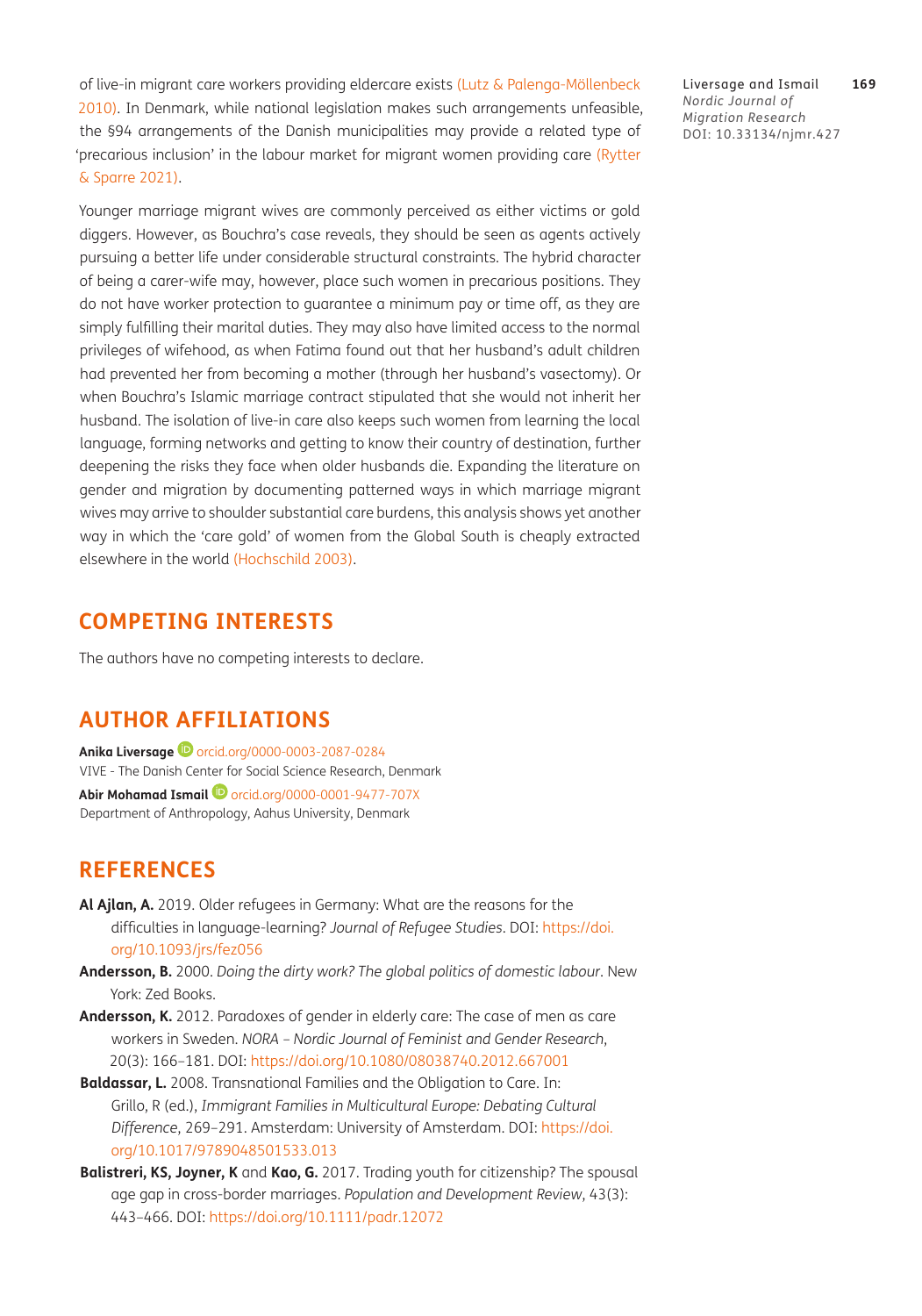<span id="page-14-10"></span>**Baykara-Krumme, H** and **Platt, L.** 2018. Life satisfaction of migrants, stayers and returnees: Reaping the fruits of migration in old age? *Ageing and Society*, 38(4): 721–745. DOI: <https://doi.org/10.1017/S0144686X16001227>

<span id="page-14-1"></span>**Becker, G.** 1981. *A treatise on the family*. Cambridge: Harvard University Press.

- <span id="page-14-16"></span>**Bjerke, KM.** 2020. Transnational aging in place – The case of Pakistani and Polish migrants in Norway*.* Unpublished thesis (PhD), University of Bergen.
- <span id="page-14-5"></span>**Blackwell, DL** and **Lichter, DT.** 2004. Homogamy among dating, cohabiting, and married couples. *Sociological Quarterly*, 45(4): 719–737. DOI: [https://doi.](https://doi.org/10.1111/j.1533-8525.2004.tb02311.x) [org/10.1111/j.1533-8525.2004.tb02311.x](https://doi.org/10.1111/j.1533-8525.2004.tb02311.x)
- <span id="page-14-15"></span>**Bloksgaard, L.** 2011. Masculinities, femininities and work – The horizontal gender segregation in the Danish labour market. *Nordic Journal of Working Life Studies*, 1(2): 5–21. DOI: <https://doi.org/10.19154/njwls.v1i2.2342>
- <span id="page-14-2"></span>**Brettell, CB.** 2017. Marriage and migration. *Annual Review of Anthropology*, 46: 81–97. DOI: <https://doi.org/10.1146/annurev-anthro-102116-041237>
- <span id="page-14-14"></span>**Brown, SL, Lin, IF, Hammersmith, AM** and **Wright, MR.** 2019. Repartnering following gray divorce: The roles of resources and constraints for women and men. *Demography*, 56: 503–523. DOI:<https://doi.org/10.1007/s13524-018-0752-x>
- <span id="page-14-9"></span>**Choi, YJ, Elkins, J** and **Disney, L.** 2016. A literature review of intimate partner violence among immigrant populations: Engaging the faith community. *Aggression and Violent Behavior*, 29: 1–9. DOI: [https://doi.org/10.1016/j.](https://doi.org/10.1016/j.avb.2016.05.004) [avb.2016.05.004](https://doi.org/10.1016/j.avb.2016.05.004)
- <span id="page-14-4"></span>**Cindoglu, D, Cemrek, M, Toktas, S** and **Zencirci, G.** 2011. The Family in Turkey. In: Hennon, CB and Wilson, SM (eds.), *Families in a Global Context*, 235–263. New York: Routledge.
- <span id="page-14-11"></span>**Ciobanu, RO, Fokkema, T** and **Nedelcu, M.** 2017. Ageing as a migrant: Vulnerabilities, agency and policy implications. *Journal of Ethnic and Migration Studies*, 43(2): 164–181. DOI:<https://doi.org/10.1080/1369183X.2016.1238903>
- <span id="page-14-0"></span>**Coe, C.** 2019. *The new American servitude: Political belonging among African immigrant home care workers*. New York: New York University Press. DOI: [https://](https://doi.org/10.18574/nyu/9781479831012.001.0001) [doi.org/10.18574/nyu/9781479831012.001.0001](https://doi.org/10.18574/nyu/9781479831012.001.0001)
- <span id="page-14-8"></span>**Constable, N.** 2005. *Cross-border marriages – Gender and mobility in transnational Asia.* Philadelphia: University of Pennsylvania Press. DOI: [https://doi.](https://doi.org/10.9783/9780812200645) [org/10.9783/9780812200645](https://doi.org/10.9783/9780812200645)
- <span id="page-14-3"></span>**Constable, N.** 2009. The commodification of intimacy: Marriage, sex, and reproductive labor. *Annual Review of Anthropology*, 38: 49–64. DOI: [https://doi.](https://doi.org/10.1146/annurev.anthro.37.081407.085133) [org/10.1146/annurev.anthro.37.081407.085133](https://doi.org/10.1146/annurev.anthro.37.081407.085133)
- <span id="page-14-12"></span>**Dahl, HM.** 2019. Et forandret landskab for ældreomsorg. *Politica – Tidsskrift for politisk videnskab*, 51(1): 82–101.
- **de Valk, HAG** and **Schans, D.** 2008. 'They ought to do this for their parents': Perceptions of filial obligations among immigrant and Dutch older people. *Ageing and Society*, 28(1): 49–66. DOI: [https://doi.org/10.1017/](https://doi.org/10.1017/S0144686X07006307) [S0144686X07006307](https://doi.org/10.1017/S0144686X07006307)
- <span id="page-14-13"></span>**Denktas, S.** 2011. *Health and health care use of elderly immigrants in the Netherlands*. Unpublished thesis (PhD), Erasmus University Rotterdam.
- **Eggebø, H** and **Brekke, JP.** 2019. Family migration and integration: The need for a new research agenda. *Nordic Journal of Migration Research*, 9(4): 425–444. DOI: <https://doi.org/10.2478/njmr-2019-00030>
- <span id="page-14-7"></span>**Elwert, A.** 2016. Opposites attract – Evidence of status exchange in ethnic intermarriages in Sweden. Lund papers in economic history. *Population Economics*, 147.
- <span id="page-14-6"></span>**England, P** and **McClintock, EA.** 2009. The gendered double standard of aging in US marriage markets. *Population and Development Review*, 35(4): 797–816. DOI: <https://doi.org/10.1111/j.1728-4457.2009.00309.x>

Liversage and Ismail **170** *Nordic Journal of Migration Research* DOI: [10.33134/njmr.427](https://doi.org/10.33134/njmr.427)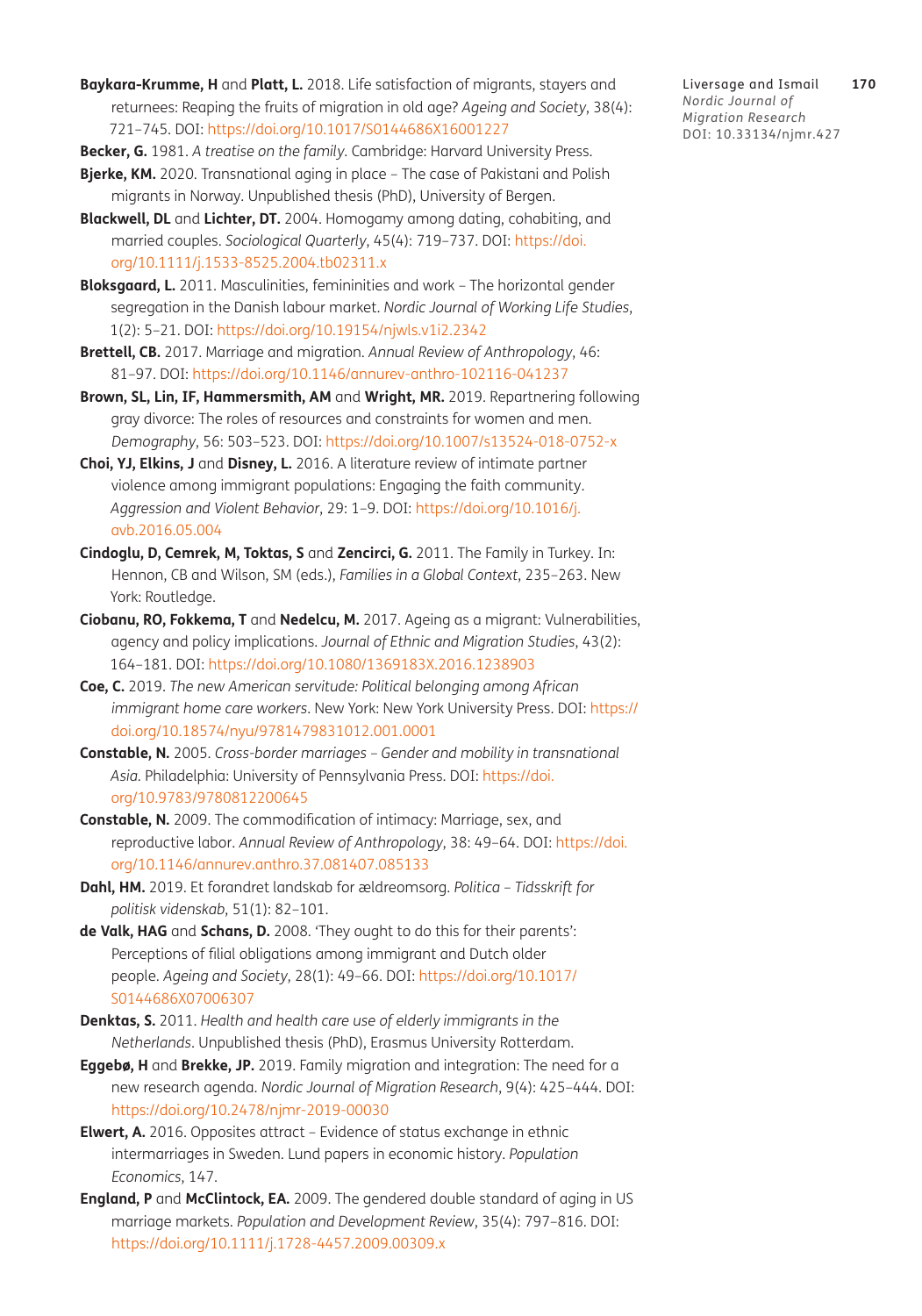- <span id="page-15-5"></span>**Erez, E, Adelman, M** and **Gregory, C.** 2009. Intersections of immigration and domestic violence. *Feminist Criminology*, 4(1): 32–56. DOI: [https://doi.](https://doi.org/10.1177/1557085108325413) [org/10.1177/1557085108325413](https://doi.org/10.1177/1557085108325413)
- <span id="page-15-7"></span>**Esping-Anderson, G.** 1990. *Three worlds of welfare capitalism*. Princeston: Princeton University Press.
- <span id="page-15-4"></span>**Faier, L.** 2007. Filipina migrants in rural Japan and their professions of love. *American Ethnologist*, 34(1): 148–162. DOI: <https://doi.org/10.1525/ae.2007.34.1.148>
- <span id="page-15-11"></span>**Forssell, E.** 2013. Transnational aging, care and the welfare state. *Transnational Social Review*, 3(1): 83–99. DOI: [https://doi.org/10.1080/21931674.2013.10820](https://doi.org/10.1080/21931674.2013.10820749) [749](https://doi.org/10.1080/21931674.2013.10820749)
- <span id="page-15-12"></span>**Frericks, P, Jensen, PH** and **Pfau-Effinger, B.** 2014. Social rights and employment rights related to family care: Family care regimes in Europe. *Journal of Aging Studies*, 29(1): 66–77. DOI: <https://doi.org/10.1016/j.jaging.2013.12.002>
- <span id="page-15-8"></span>**Hansen, EB** and **Siganos, G.** 2009. *Ældre danskeres og indvandreres brug af pleje- og omsorgsydelser*. Copenhagen: AKF – Anvendt Kommunal Forskning.
- <span id="page-15-18"></span>**Hochschild, AR.** 2003. Love and Gold. In: Ehrenreich, B and Hochschild, AR (eds.), *Global Woman: Nannies, Maids and Sex Workers in the New Economy*. New York: Holt/Metropolitan Books. pp. 15–30.
- <span id="page-15-13"></span>**Hsieh, HF** and **Shannon, SE.** 2005. Three approaches to qualitative content analysis. *Qualitative Health Research*, 15(9): 1277–1288. DOI: [https://doi.](https://doi.org/10.1177/1049732305276687) [org/10.1177/1049732305276687](https://doi.org/10.1177/1049732305276687)
- <span id="page-15-16"></span>**Hymes, D.** 1977. *Foundations in sociolinguistics: An ethnographic approach*. Tavistock: Tavistock Publications Limited.
- <span id="page-15-9"></span>**Ismail, AM.** 2021. Care in practice: Negotiations regarding care for the elderly in multigenerational Arab Muslim families in Denmark*. Contemporary Islam*, 1–18. DOI: <https://doi.org/10.1007/s11562-020-00458-8>
- <span id="page-15-17"></span>**Jackson, M.** 2007. *Excursions*. Durham: Duke University Press.
- <span id="page-15-3"></span>**Kalpagam, U.** 2008. 'American Varan' Marriages among Tamil Brahmins: Preferences, Strategies and Outcomes. In: Palriwala, R and Uberoi, P (eds.), *Marriage, Migration and Gender,* 98–124. New York: Sage Publishing. DOI: [https://doi.](https://doi.org/10.4135/9788132100324.n4) [org/10.4135/9788132100324.n4](https://doi.org/10.4135/9788132100324.n4)
- <span id="page-15-14"></span>**Kapur, R.** 2002. The tragedy of victimization rhetoric: Resurrecting the 'native' subject in international/post-colonial feminist legal politics. *Harvard Human Rights Journal*, 15: 1–37.
- <span id="page-15-10"></span>**Lan, PC.** 2002. Subcontracting filial piety. *Journal of Family Issues*, 23(7): 812–835. DOI: <https://doi.org/10.1177/019251302236596>
- <span id="page-15-15"></span>**Lan, PC.** 2008. New global politics of reproductive labor: Gendered labor and marriage migration. *Sociology Compass*, 2(6): 1801–1815. DOI: [https://doi.](https://doi.org/10.1111/j.1751-9020.2008.00176.x) [org/10.1111/j.1751-9020.2008.00176.x](https://doi.org/10.1111/j.1751-9020.2008.00176.x)
- <span id="page-15-0"></span>**Lauser, A.** 2008. Philippine women on the move: Marriage across borders. *International Migration*, 46(4): 85–110. DOI: [https://doi.org/10.1111/j.1468-](https://doi.org/10.1111/j.1468-2435.2008.00473.x) [2435.2008.00473.x](https://doi.org/10.1111/j.1468-2435.2008.00473.x)
- <span id="page-15-2"></span>**Levchenko, P** and **Solheim, C.** 2013. International marriages between Eastern European-born women and U.S.-born men. *Family Relations*, 62(1): 30–41. DOI: <https://doi.org/10.1111/j.1741-3729.2012.00746.x>
- <span id="page-15-6"></span>**Levitt, P** and **Schiller, NG.** 2004. Conceptualizing simultaneity: A transnational social field perspective on society. *International Migration Review*, 38(3): 1002–1039. DOI: <https://doi.org/10.1111/j.1747-7379.2004.tb00227.x>
- <span id="page-15-1"></span>**Lichter, DT** and **Qian, Z.** 2019. The Study of Assortative Mating: Theory, Data, and Analysis. In: Schoen, R. (ed.) *Analytical Family Demography*, 303–337. Basel: Springer International. DOI: [https://doi.org/10.1007/978-3-319-](https://doi.org/10.1007/978-3-319-93227-9_13) [93227-9\\_13](https://doi.org/10.1007/978-3-319-93227-9_13)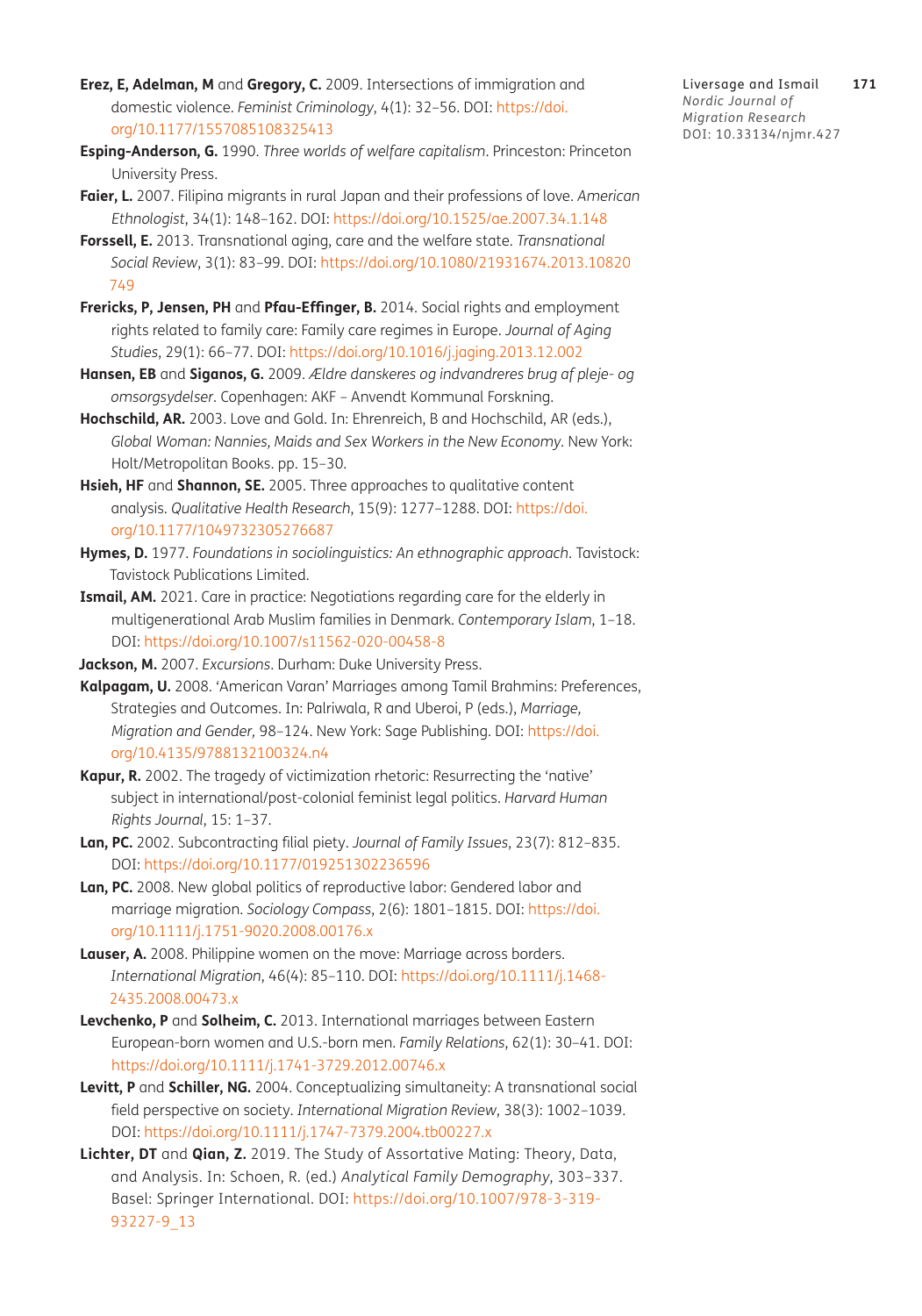- <span id="page-16-6"></span>**Liversage, A.** 2013a. Transnational Families Breaking up: Divorce among Turkish Immigrants in Denmark. In: Charsley, K (ed.), *Transnational Marriage: New Perspectives from Europe and Beyond*, 145–160. London: Routledge.
- <span id="page-16-9"></span>**Liversage, A.** 2013b. Gendered struggles over residency rights when Turkish immigrant marriages break up*. Oñati Socio-Legal Series*, 3(6): 1070–1090.
- <span id="page-16-11"></span>**Liversage, A** and **Jakobsen, V.** 2016*. Ældre fra Tyrkiet – hverdagsliv og vilkår*. Roskilde: Roskilde University Press.
- <span id="page-16-13"></span>**Liversage, A.** 2021. Remarriage among older immigrants and their host country peers – a countrywide study. *Migration Letters*, 18(3): 349–360. DOI: [https://doi.](https://doi.org/10.33182/ml.v18i3.1224) [org/10.33182/ml.v18i3.1224](https://doi.org/10.33182/ml.v18i3.1224)
- <span id="page-16-0"></span>**Lutz, H.** 2011. *The new maids of Europe: Transnational women and the care economy*. London: Zed Books. DOI:<https://doi.org/10.5040/9781350223356>
- **Lutz, H** and **Palenga-Möllenbeck, E.** 2010. Care work migration in Germany: Semicompliance and complicity. *Social Policy and Society*, 9(3): 419–430. DOI: [https://](https://doi.org/10.1017/S1474746410000138) [doi.org/10.1017/S1474746410000138](https://doi.org/10.1017/S1474746410000138)
- <span id="page-16-7"></span>**Mahler, SJ** and **Pessar, PR.** 2001. Gendered geographies of power: Analyzing gender across transnational spaces. *Identities*, 7(4): 441–459. DOI: [https://doi.org/10.10](https://doi.org/10.1080/1070289X.2001.9962675) [80/1070289X.2001.9962675](https://doi.org/10.1080/1070289X.2001.9962675)
- <span id="page-16-2"></span>**Milewski, N** and **Hamel, C.** 2010. Union formation and partner choice in a transnational context: The case of descendants of Turkish immigrants in France. *International Migration Review,* 44(3): 615–658. DOI: [https://doi.org/10.1111/](https://doi.org/10.1111/j.1747-7379.2010.00820.x) [j.1747-7379.2010.00820.x](https://doi.org/10.1111/j.1747-7379.2010.00820.x)
- <span id="page-16-14"></span>**Nielsen, TR, Waldemar, G** and **Nielsen, DS.** 2020. Rotational care practices in minority ethnic families managing dementia: A qualitative study. *Dementia*. DOI: <https://doi.org/10.1177/1471301220914751>
- <span id="page-16-5"></span>**Nieswand, B.** 2011. *Theorizing transnational migration: The status paradox of migration*. New York: Routledge. DOI:<https://doi.org/10.4324/9780203810439>
- <span id="page-16-10"></span>**Oxlund, B.** 2018. The life course in a migrating world: Hybrid scripts of ageing and imaginaries of care. *Advances in Life Course Research*, 38(September): 72–79. DOI: <https://doi.org/10.1016/j.alcr.2018.08.001>
- <span id="page-16-15"></span>Parrenas, RS. 2007. The gender ideological clash in globalization: Women, migration and the modernization building project of the Philippines. *Social Thought* and *Research*, 28: 37–56. DOI: <https://doi.org/10.17161/STR.1808.5223>
- <span id="page-16-1"></span>**Piper, N** and **Lee, S.** 2016. Marriage migration, migrant precarity, and social reproduction in Asia: An overview. *Critical Asian Studies*, 48(4): 473–493. DOI: <https://doi.org/10.1080/14672715.2016.1226598>
- <span id="page-16-4"></span>**Qureshi, K.** 2016. Shehri (city) brides between Indian Punjab and the UK: Transnational hypergamy, Sikh women's agency and gendered geographies of power. *Journal of Ethnic and Migration Studies*, 42(7): 1216–1228. DOI: [https://](https://doi.org/10.1080/1369183X.2015.1068107) [doi.org/10.1080/1369183X.2015.1068107](https://doi.org/10.1080/1369183X.2015.1068107)
- <span id="page-16-8"></span>**Raj, A** and **Silverman, JG.** 2002. Intimate partner violence against South Asian women in greater Boston. *Journal of the American Medical Women's Association*, 57(2): 111–114.
- <span id="page-16-3"></span>**Rytter, M.** 2012. Between preferences: Marriage and mobility among Danish Pakistani youth. *Journal of the Royal Anthropological Institute*, 18(3): 572–590. DOI: <https://doi.org/10.1111/j.1467-9655.2012.01777.x>
- <span id="page-16-16"></span>**Rytter, M** and **Sparre, SL.** 2021. Between care and contract: Aging Muslim immigrants, self-appointed helpers and ambiguous belonging in the Danish welfare state. *Anthropology* and *Aging*, 42(1): 112–128. DOI: [https://doi.](https://doi.org/10.5195/aa.2021.279) [org/10.5195/aa.2021.279](https://doi.org/10.5195/aa.2021.279)
- <span id="page-16-12"></span>**Rytter, M, Sparre, SL, Ismail, AM** and **Liversage, A.** 2021. *Minoritetsældre og selvudpegede hjælpere – kommunal velfærd og omsorg i forandring.* Aarhus: Aarhus University Press.